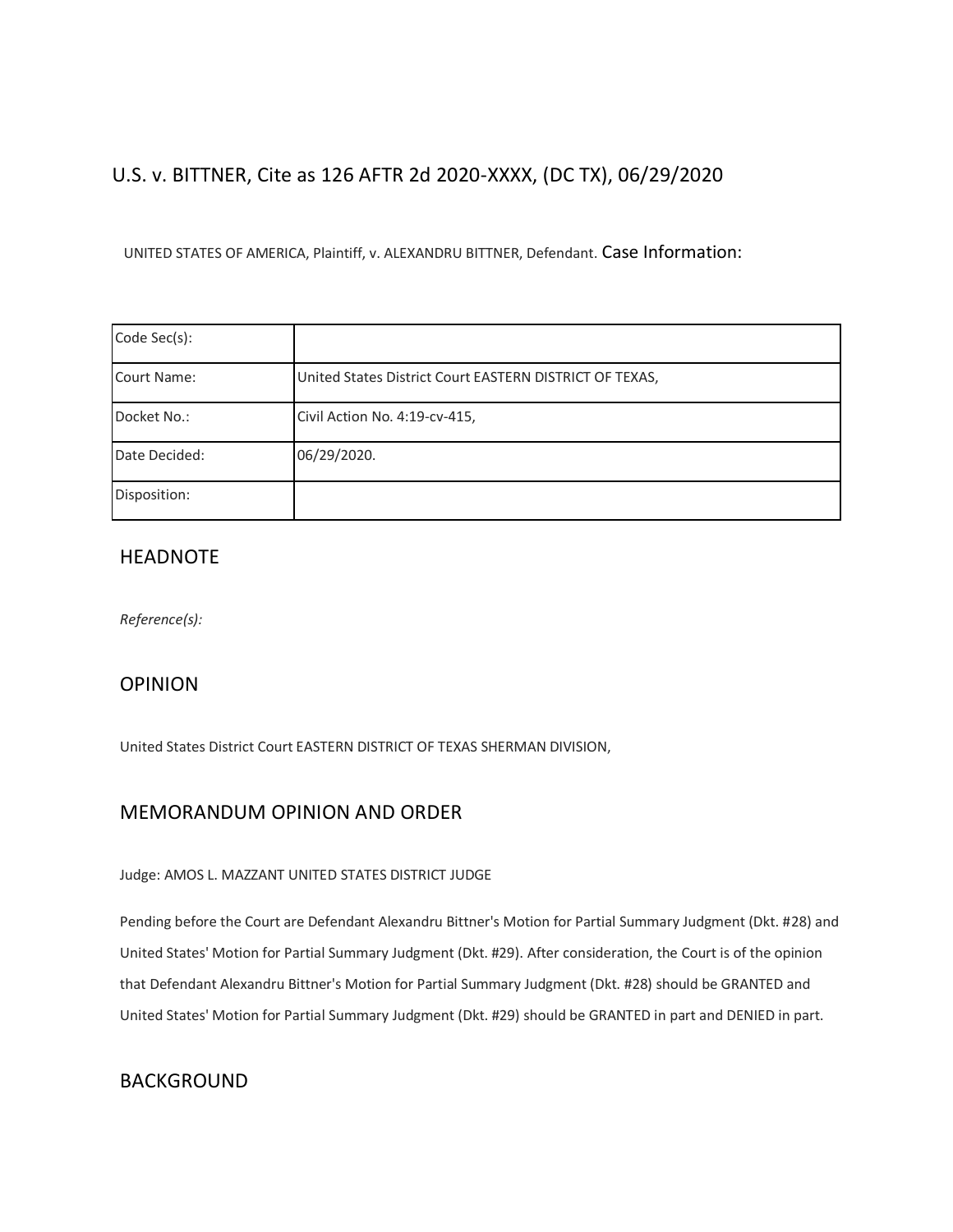#### I. Factual Summary

The dispute in this case concerns the proper interpretation of the civil penalty provided by 31 U.S.C. § 5321(a)(5)(A) and (B)(i) for a non-willful violation of the regulations implementing 31 U.S.C. § 5314. The facts giving rise to this dispute are as follows.

Defendant Alexandru Bittner is a Romanian-American dual citizen. Before emigrating to the United States, Mr. Bittner earned a Master of Science in Engineering from Politechnica University of Bucharest. In December 1982, Mr. Bittner moved to the United States, where he worked as a dishwasher and plumber and earned his master plumbing certificate in California. Mr. Bittner became a naturalized American citizen in 1987 or 1988.

After living in the United States for eight (8) years, Mr. Bittner moved back to Romania in 1990 and lived there until 2011. He *did not* renounce his American citizenship. While living in Romania, Mr. Bittner generated a considerable stream of income through a variety of businesses and investments and opened a number of foreign bank accounts. His investment ventures- including, among other things, purchasing shares in hotels, buying apartments in the name of an entity, using holding companies to hold his assets, and negotiating deals with the Romanian government to purchase government assets-indicate that he was and is a sophisticated businessman. In addition, Mr. Bittner demonstrated at least some level of awareness about his tax obligations as a United States citizen, as he filed United States income tax returns for 1991, 1997, 1998, 1999, and 2000 (Dkt. #29).

From 1990 to 2011, Mr. Bittner generated over \$70 million in total income through his various foreign businesses and investment ventures. During those years, Mr. Bittner kept at least some of that income in a number of foreign financial accounts. From 1996-2011, the aggregate high balance in those foreign financial accounts exceeded \$10,000. This is important because United States citizens who maintain an aggregate high balance in a foreign financial account or accounts exceeding \$10,000 in any given year are required by federal law to report that financial interest to the Treasury Department. The history and framework of that law are central to this case and are worth discussing at length.

Congress enacted the Bank Secrecy Act of 1970 ("BSA"), codified at 31 U.S.C. §§ 5311- 5328, in response to an increasing "unavailability of foreign and domestic bank records of customers thought to be engaged in activities entailing criminal or civil liability." *Cal. Bakers Ass'n v. Shultz* , 416 U.S. 21, 26 [33 AFTR 2d 74-1041] (1974). "[T]he express purpose of the Act [was] to require the maintenance of records, and the making of certain reports, which have a high degree of usefulness in criminal, tax, or regulatory investigations or proceedings." *Id.* (citations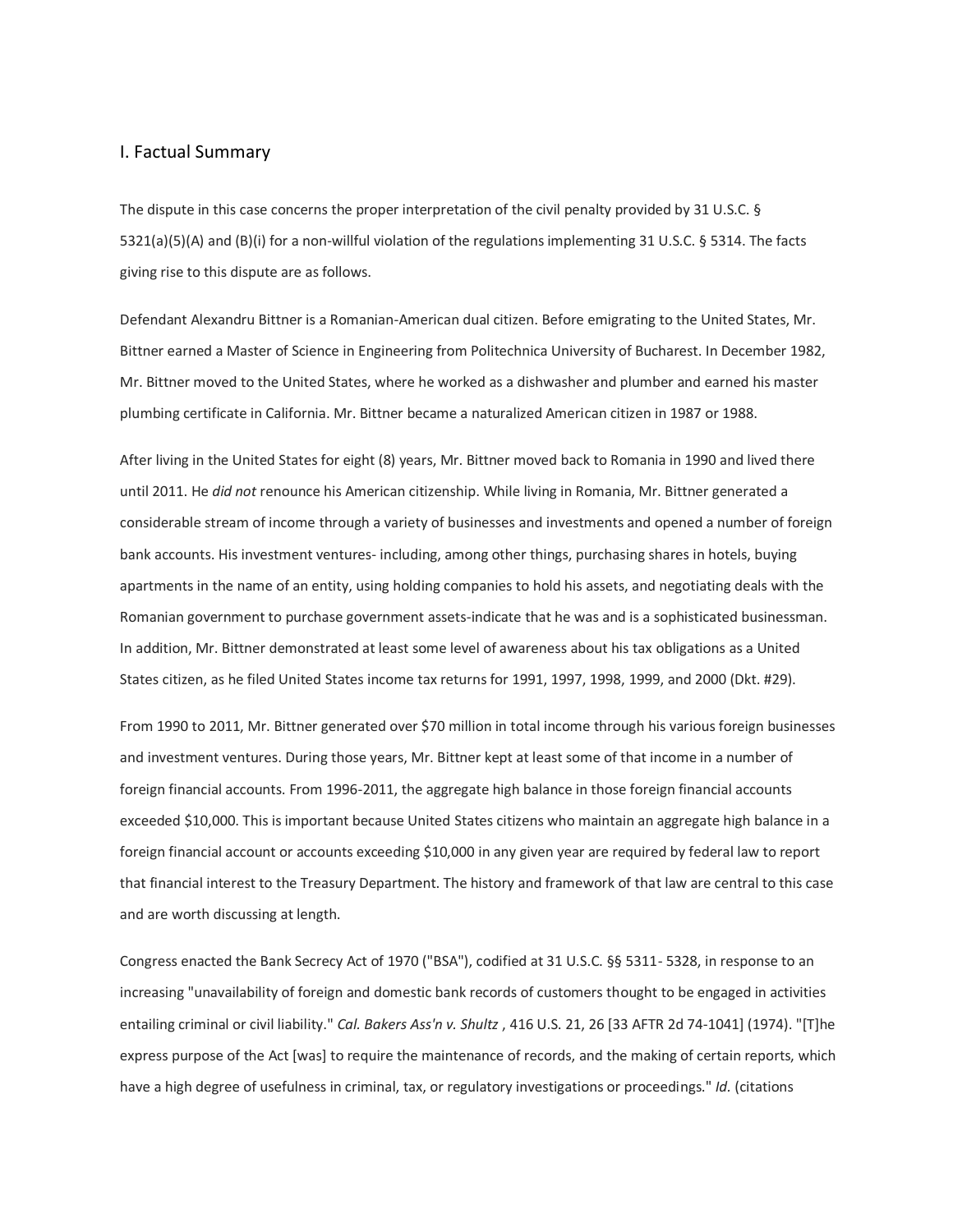omitted). As interpreted by the *Shultz* Court, "Congress was concerned about a serious and widespread use of foreign financial institutions, located in jurisdictions with strict laws of secrecy as to bank activity, for the purpose of violating or evading domestic criminal, tax, and regulatory enactments." *Id.*

The stated purpose of the BSA, as amended in 2004, is "to require certain reports or records where they have a high degree of usefulness in criminal, tax, or regulatory investigations or proceedings, or in the conduct of intelligence or counterintelligence activities, including analysis, to protect against international terrorism." 31 U.S.C. § 5311.

The first portion of the BSA relevant to this dispute is § 5314, which provides that:

Considering the need to avoid impeding or controlling the export or import of monetary instruments and the need to avoid burdening unreasonably a person making a transaction with a foreign financial agency, the Secretary of the Treasury shall require a resident or citizen of the United States or a person in, and doing business in, the United States, to keep records, file reports, or keep records and file reports, when the resident, citizen, or person makes a transaction or maintains a relation for any person with a foreign financial agency.

31 U.S.C. § 5314(a). In other words, § 5314 of the BSA directs the Secretary of the Treasury to require United States residents or citizens to file reports when they maintain foreign and/or offshore bank accounts. The report(s) *must* contain the following information:

- ((1)) the identity and address of participants in a transaction or relationship.
- ((2)) the legal capacity in which a participant is acting.
- ((3)) the identity of real parties in interest.
- ((4)) a description of the transaction.

31 U.S.C. § 5314(a)(1)-(4). The Secretary of the Treasury also *may* require further detail he or she considers necessary to carry out the provisions and purpose of § 5314 or regulations promulgated thereunder. *See* 31 U.S.C. § 5314(b).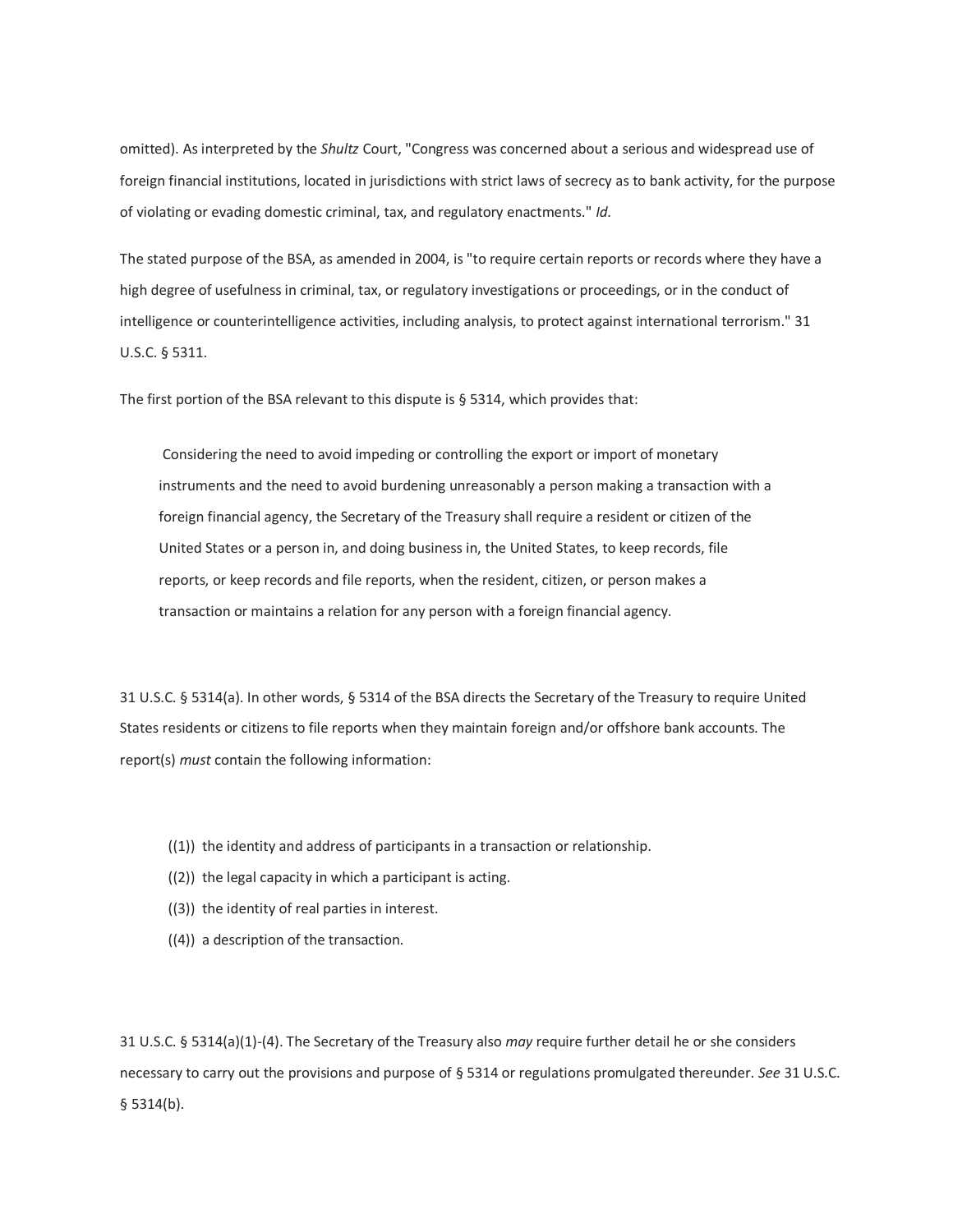Pursuant to Congress' directive, the Secretary of the Treasury promulgated certain regulations implementing § 5314 of the BSA. Of particular relevance here are 31 C.F.R. § 1010.350 and 31 C.F.R. § 1010.306. Section 1010.350 provides that:

Each United States person having a financial interest in, or signature or other authority over, a bank, securities, or other financial account in a foreign country shall report such relationship to the Commissioner of Internal Revenue for each year in which such relationship exists and shall provide such information as shall be specified in a reporting form prescribed under 31 U.S.C. 5314 to be filed by such persons. The form prescribed under section 5314 is the Report of Foreign Bank and Financial Accounts (TD-F 90-22.1) [("FBAR")], or any successor form.

31 C.F.R. § 1010.350(a). And § 1010.306 provides that:

Reports required to be filed by § 1010.350 shall be filed with [The Financial Crimes Enforcement Network ("FinCEN")] on or before June 30 of each calendar year with respect to foreign financial accounts exceeding \$10,000 maintained during the previous calendar year.

31 C.F.R. § 1010.306(d). That is, United States residents or citizens maintaining offshore and/or foreign bank accounts with an aggregate balance exceeding \$10,000 must file an FBAR form by June 30 of the year following the year to be reported. $<sup>1</sup>$ </sup>

Finally, § 5321 of the BSA authorizes the Secretary of the Treasury to penalize United States residents or citizens who violate the regulations implementing § 5314. *See* 31 U.S.C. § 5321(a)(5)(A). Until 2004, the penalty for failing to comply with the reporting requirements set out by the Secretary of the Treasury's implementing regulations attached only to willful reporting violations. In 2004, Congress amended the BSA to its current form to provide penalties for non-willful violations as well. The civil penalty provisions are as follows:

((5)) Foreign financial agency transaction violation.-

((A)) Penalty authorized.-The Secretary of the Treasury may impose a civil money penalty on any person who violates, or causes any violation of, any provision of section 5314.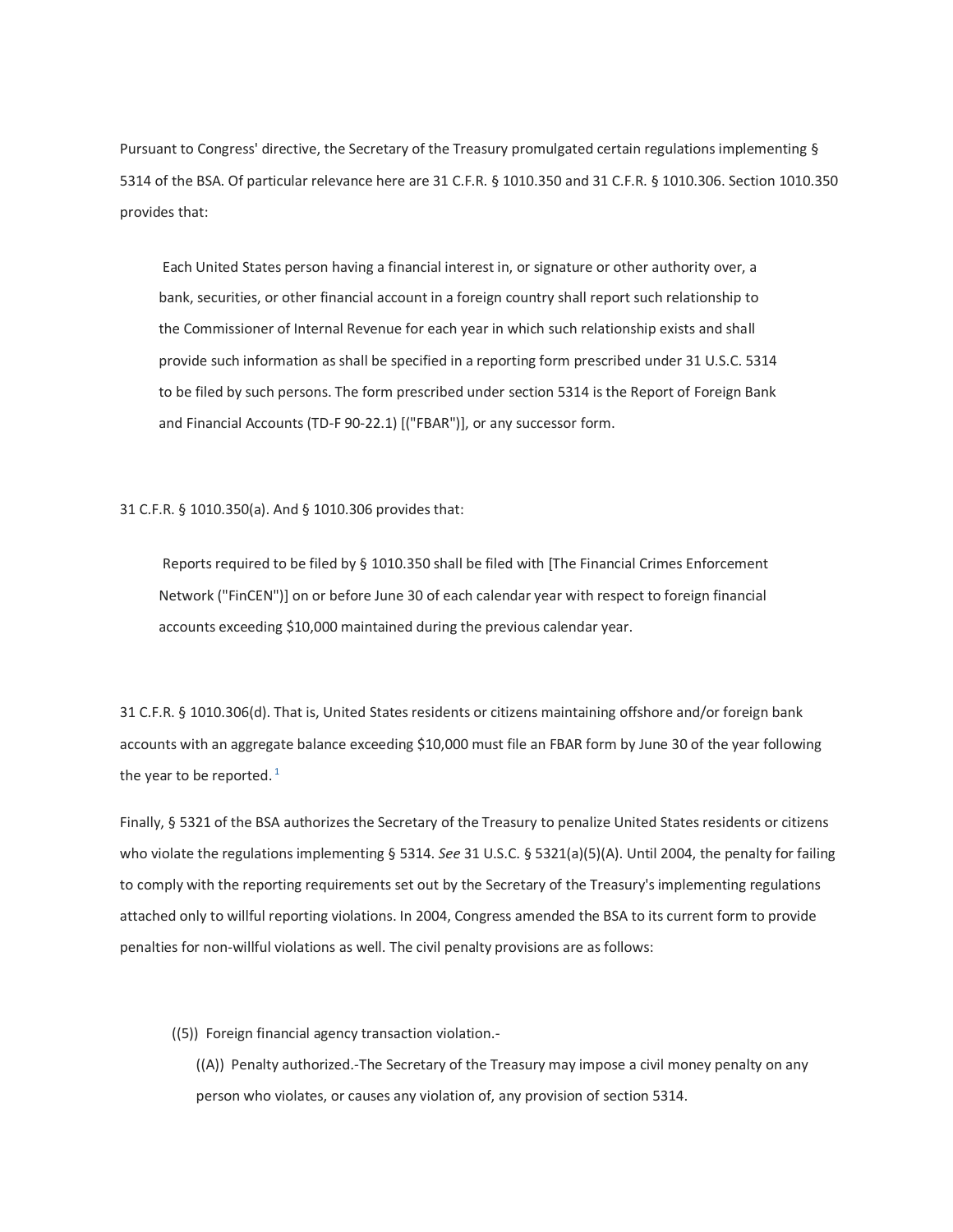((B)) Amount of penalty.-

((i)) In general.-Except as provided in subparagraph (C), the amount of any civil penalty imposed under subparagraph (A) shall not exceed \$10,000.

((ii)) Reasonable cause exception.-No penalty shall be imposed under subparagraph (A) with respect to any violation if-

- ((I)) such violation was due to reasonable cause, and
- ((II)) the amount of the transaction or the balance in the account at the time of the transaction was properly reported.

((C)) Willful violations.-In the case of any person willfully violating, or willfully causing any violation of, any provision of section 5314-

- ((i)) the maximum penalty under subparagraph (B)(i) shall be increased to the greater of-
	- ((I)) \$100,000, or
	- ((II)) 50 percent of the amount determined under subparagraph (D), and
- ((ii)) subparagraph (B)(ii) shall not apply.

((D)) Amount.-The amount determined under this subparagraph is-

((i)) in the case of a violation involving a transaction, the amount of the transaction, or

((ii)) in the case of a violation involving a failure to report the existence of an account or any identifying information required to be provided with respect to an account, the balance in the account at the time of the violation.

31 U.S.C. § 5321(a)(5).

From 1996-2011, Mr. Bittner was a United States citizen and maintained an aggregate balance of more than \$10,000 in foreign financial accounts. But he did not timely file FBARs for any of those years until May 2012. <sup>2</sup> In response, in June 2017, the IRS assessed the following penalties against Mr. Bittner for non-willful FBAR violations under 31 U.S.C. § 5321(a)(5)(A) and (B)(i):

----------------------------------------------------------------------------- ----------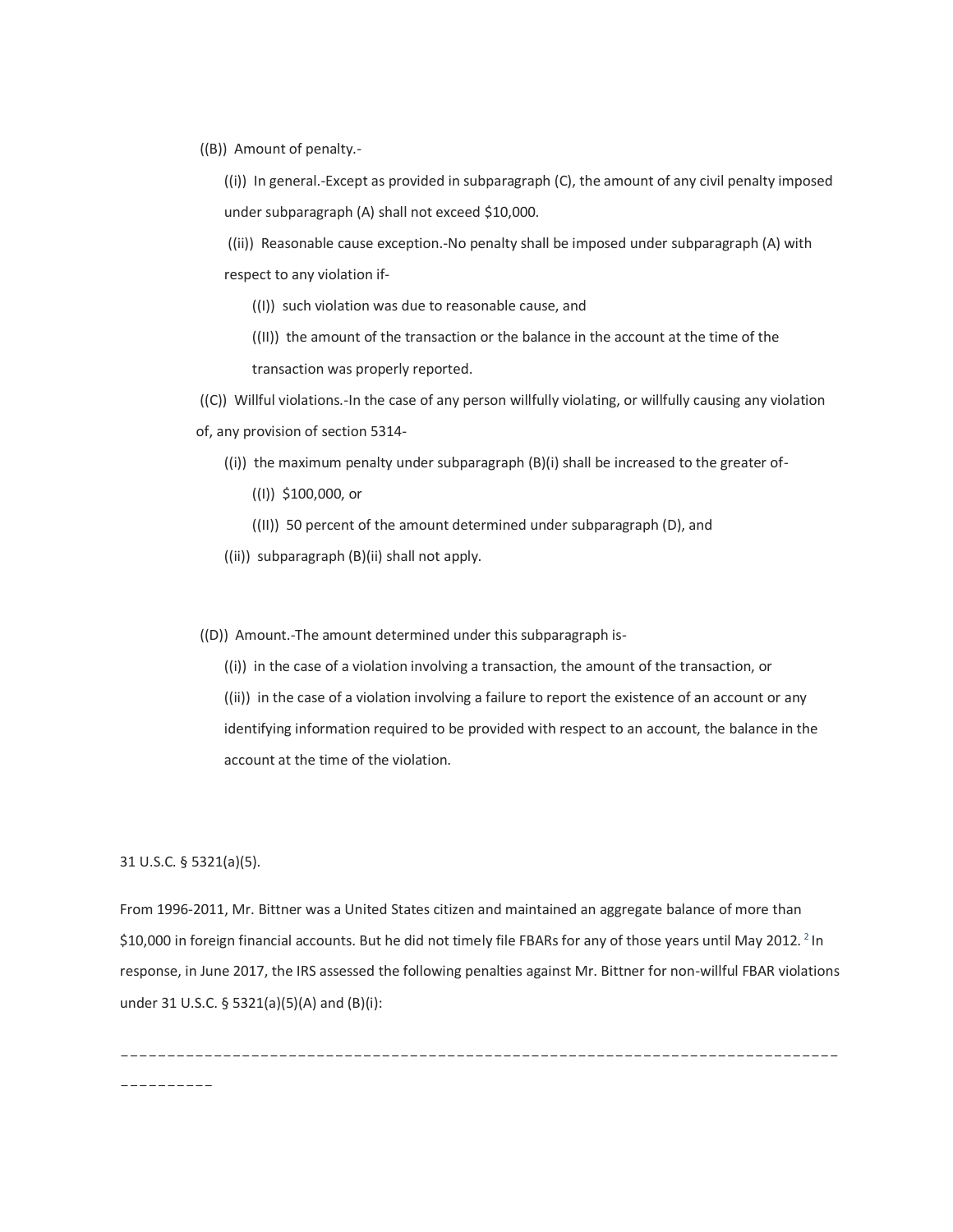| Year                | Total Number of Mr. Bittner's       | Amount of FBAR Penalties      |
|---------------------|-------------------------------------|-------------------------------|
|                     | Accounts Penalized                  | Sought by Summary Judgment    |
|                     |                                     |                               |
| 2007                | 61                                  | \$610,000                     |
| ---------           |                                     |                               |
| 2008                | 51                                  | \$510,000                     |
| ----------          | ----------------------------------- | ----------------------------- |
| 2009                | 53                                  | \$530,000                     |
| ---------           |                                     |                               |
| 2010                | 53                                  | \$530,000                     |
| ---------           |                                     |                               |
| 2011 \              | 54                                  | \$540,000                     |
| . _ _ _ _ _ _ _ _ _ |                                     |                               |
| Total               | 272                                 | \$2,720,000                   |
|                     |                                     |                               |

----------

(Dkt. #29 at p. 6). <sup>3</sup>The Government filed this action to reduce its penalty assessment to judgment, seeking a total of \$2,720,000 in penalties against Mr. Bittner. The Government's motion for partial summary judgment, however, seeks only \$1,770,000 in penalties, computed on the basis of the number of foreign accounts Mr. Bittner admitted to maintaining from 2007-2010. The Government seeks partial summary judgment on the following (Dkt. #29 at p. 7):

----------------------------------------------------------------------------- ---------- Year Total Number of Mr. Bittner's Amount of FBAR Penalties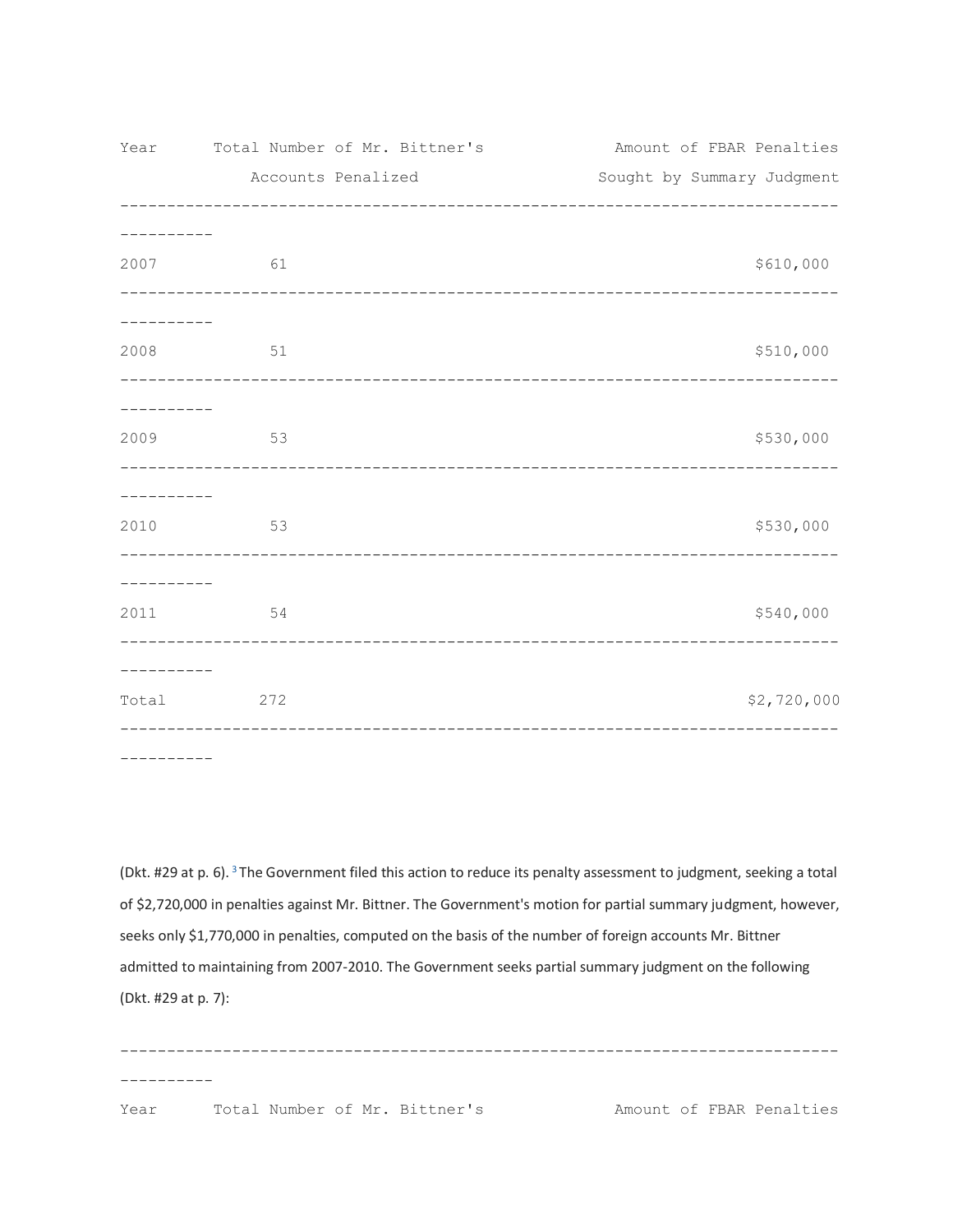Accounts Penalized Sought by Summary Judgment ----------------------------------------------------------------------------- ---------- 2007 51 51 \$510,000 ----------------------------------------------------------------------------- ---------- 2008 **43 43 43 430,000** ----------------------------------------------------------------------------- ---------- 2009 42 \$420,000 ----------------------------------------------------------------------------- ---------- 2010 41 \$410,000 ----------------------------------------------------------------------------- ---------- Total 177 177 \$1,770,000 ----------------------------------------------------------------------------- ----------

Mr. Bittner disputes the amount of the civil penalties assessed against him for his non- willful failure to file FBARs for 2007-2010. Specifically, he argues that the non-willful civil penalty provided under 31 U.S.C. § 5321(a)(5)(A) and (B)(i) applies per annual FBAR report not properly or timely filed, not per foreign financial account maintained. The Government argues that the non-willful FBAR penalty applies per foreign financial account maintained but not properly or timely reported on an annual FBAR. Thus, both Mr. Bittner and the Government ask the Court to interpret 31 U.S.C. § 5321(a)(5)(A) and (B)(i) and answer the following question: Does the civil penalty provided by 31 U.S.C. § 5321(a)(5)(A) and (B)(i) for non-willful violation(s) of the regulations implementing 31 U.S.C. § 5314 apply per foreign financial account maintained per year but not properly or timely reported on an annual FBAR, or per annual FBAR report not properly or timely filed?

## II. Procedural History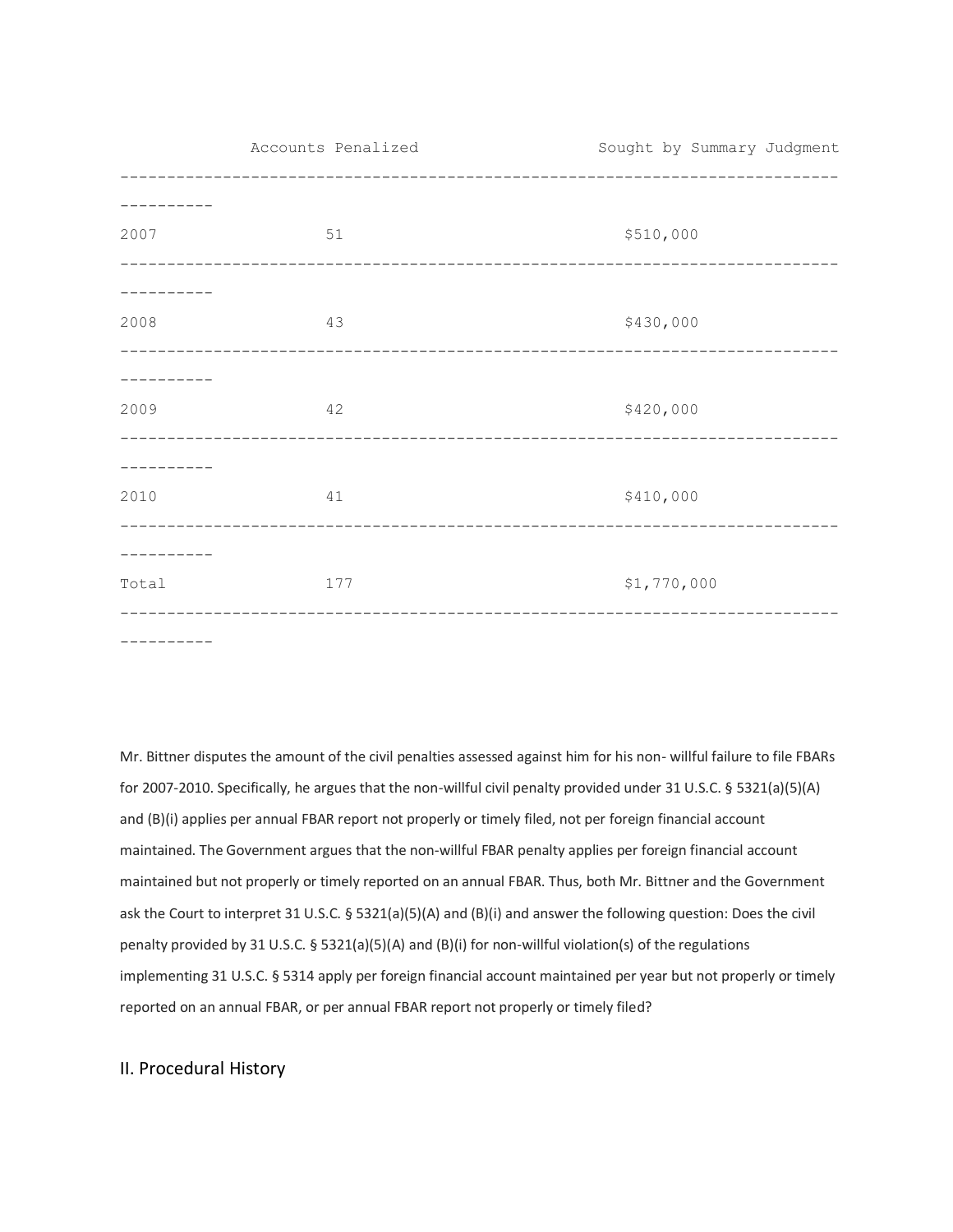On March 11, 2020, Mr. Bittner filed a motion for partial summary judgment (Dkt. #28). On April 2, 2020, the Government filed a response (Dkt. #42). On April 24, 2020, Mr. Bittner filed a reply (Dkt. #53).

On March 12, 2020, the Government filed a motion for partial summary judgment (Dkt. #29). On April 18, 2020, Mr. Bittner filed a response (Dkt. #47). On May 4, 2020, the Government filed a reply (Dkt. #56). On May 11, 2020, Mr. Bittner filed a sur-reply (Dkt. #61).

On March 18, 2020, the Patels filed a motion for leave to file an amicus brief on behalf of Mr. Bittner's motion for partial summary judgment and for leave to exceed the page limits (Dkt. #32). Contemporaneously with that motion, the Patels filed their amicus brief (Dkt. #33). On March 27, 2020, the Patels filed an amended amicus brief (Dkt. #34). On March 30, 2020, the Government filed a response, opposing the Patel's motion for leave to file an amicus brief (Dkt. #36). On March 31, 2020, Mr. Bittner filed a response opposing the Patel's motion for leave to file an amicus brief (Dkt. #38). On May 11, 2020, the Court granted the Patel's motion to file their amicus brief and deemed their amended amicus brief filed (Dkt. #59). On May 18, 2020, the Government filed a response in opposition to the Patel's amended amicus brief (Dkt. #63).

On May 4, 2020, the Patels filed a reply brief in support of Mr. Bittner's motion for partial summary judgment (Dkt. #58). On May 18, 2020, the Government filed a sur-reply (Dkt. #62).

On July 4, 2020, the Court held a hearing on the United States' and Mr. Bittner's cross motions for partial summary judgment.

### LEGAL STANDARD

The purpose of summary judgment is to isolate and dispose of factually unsupported claims or defenses. *Celotex Corp. v. Catrett*, 477 U.S. 317, 323-24 (1986). Summary judgment is proper under Rule 56(a) of the Federal Rules of Civil Procedure "if the movant shows that there is no genuine dispute as to any material fact and the movant is entitled to judgment as a matter of law." FED. R. CIV. P. 56(a). A dispute about a material fact is genuine when "the evidence is such that a reasonable jury could return a verdict for the nonmoving party." *Anderson v. Liberty Lobby Inc.*, 477 U.S. 242, 248 (1986). Substantive law identifies which facts are material. *Id.* The trial court "must resolve all reasonable doubts in favor of the party opposing the motion for summary judgment." *Casey Enters., Inc. v. Am. Hardware Mut. Ins. Co.* , 655 F.2d 598, 602 (5th Cir. 1981).

The party seeking summary judgment bears the initial burden of informing the court of its motion and identifying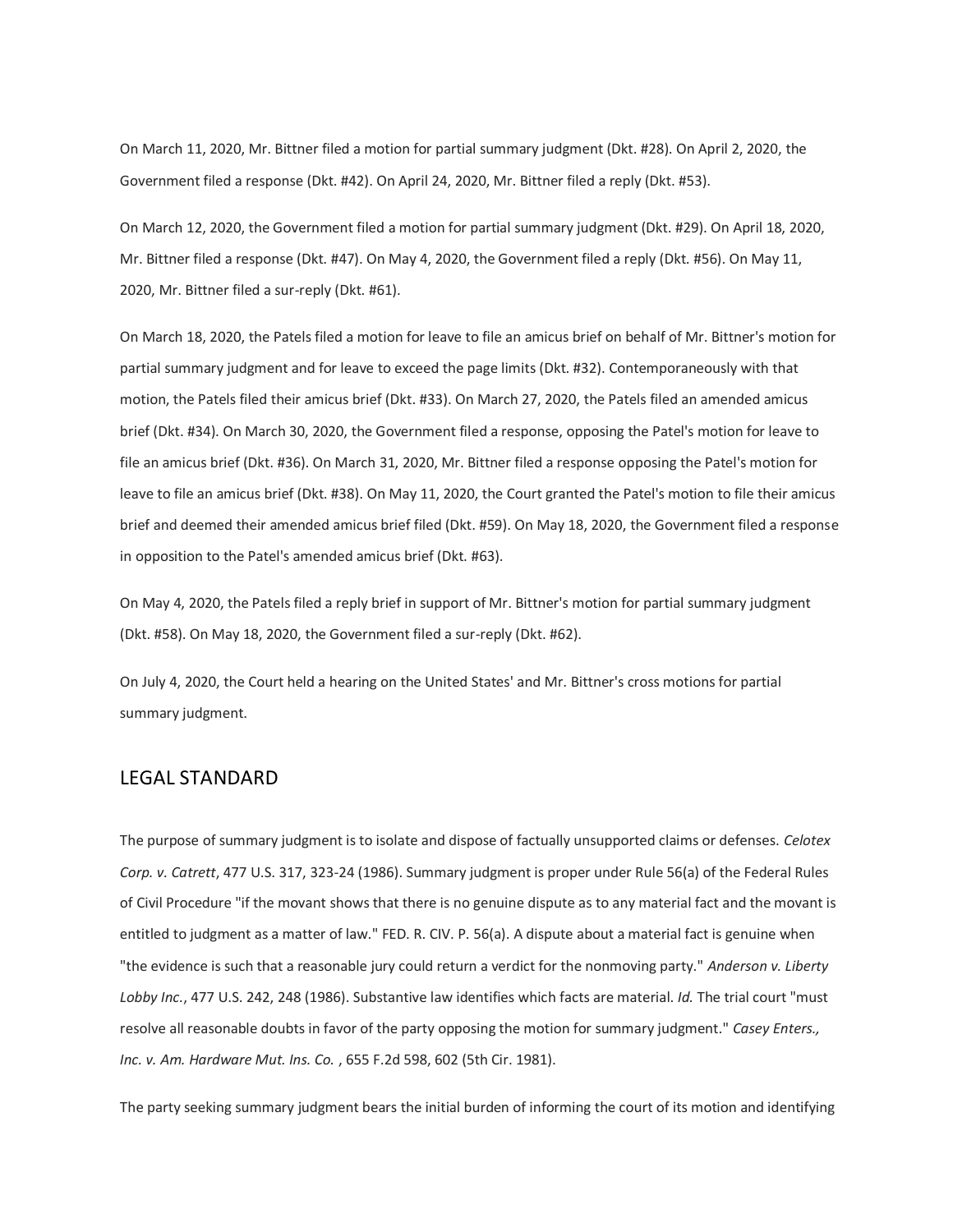"depositions, documents, electronically stored information, affidavits or declarations, stipulations (including those made for purposes of the motion only), admissions, interrogatory answers, or other materials" that demonstrate the absence of a genuine issue of material fact. FED. R. CIV. P. 56(c)(1)(A); *Celotex* , 477 U.S. at 323. If the movant bears the burden of proof on a claim or defense for which it is moving for summary judgment, it must come forward with evidence that establishes "beyond peradventure *all* of the essential elements of the claim or defense." *Fontenot v. Upjohn Co.* , 780 F.2d 1190, 1194 (5th Cir. 1986). Where the nonmovant bears the burden of proof, the movant may discharge the burden by showing that there is an absence of evidence to support the nonmovant's case. *Celotex*, 477 U.S. at 325; *Byers v. Dall. Morning News, Inc.*, 209 F.3d 419, 424 (5th Cir. 2000).

Once the movant has carried its burden, the nonmovant must "respond to the motion for summary judgment by setting forth particular facts indicating there is a genuine issue for trial." *Byers*, 209 F.3d at 424 (citing *Anderson*, 477 U.S. at 248-49). A nonmovant must present affirmative evidence to defeat a properly supported motion for summary judgment. *Anderson*, 477 U.S. at 257. Mere denials of material facts, unsworn allegations, or arguments and assertions in briefs or legal memoranda will not suffice to carry this burden. Rather, the Court requires "significant probative evidence" from the nonmovant to dismiss a request for summary judgment. *In re Mun. Bond Reporting Antitrust Litig.*, 672 F.2d 436, 440 (5th Cir. 1982) (quoting *Fergusonv. Nat'l Broad. Co.*, 584 F.2d 111, 114 (5th Cir. 1978)). The Court must consider all of the evidence but "refrain from making any credibility determinations or weighing the evidence." *Turner v. Baylor Richardson Med. Ctr.*, 476 F.3d 337, 343 (5th Cir. 2007).

## ANALYSIS

This is a matter of first impression in the Fifth Circuit and presents the Court with the task of interpreting the non-willful civil penalty provided by 31 U.S.C. § 5321(a)(5)(A) and (B)(i).

First, the Court examines the text of 31 U.S.C.  $\S$  5321(a)(5)(A) and (B)(i) and analyzes it in light of the statutory and regulatory framework in which it appears. The Court concludes that non-willful FBAR violations relate to each FBAR form not timely or properly filed rather than to each foreign financial account maintained but not timely or properly reported. In so doing, the Court considers and rejects the Government's arguments for why non-willful FBAR violations relate to each foreign financial account and discusses how Mr. Bittner's proposed interpretation of 31 U.S.C. § 5321(a)(5)(A) and (B)(i) would avoid absurd outcomes that Congress could not have intended in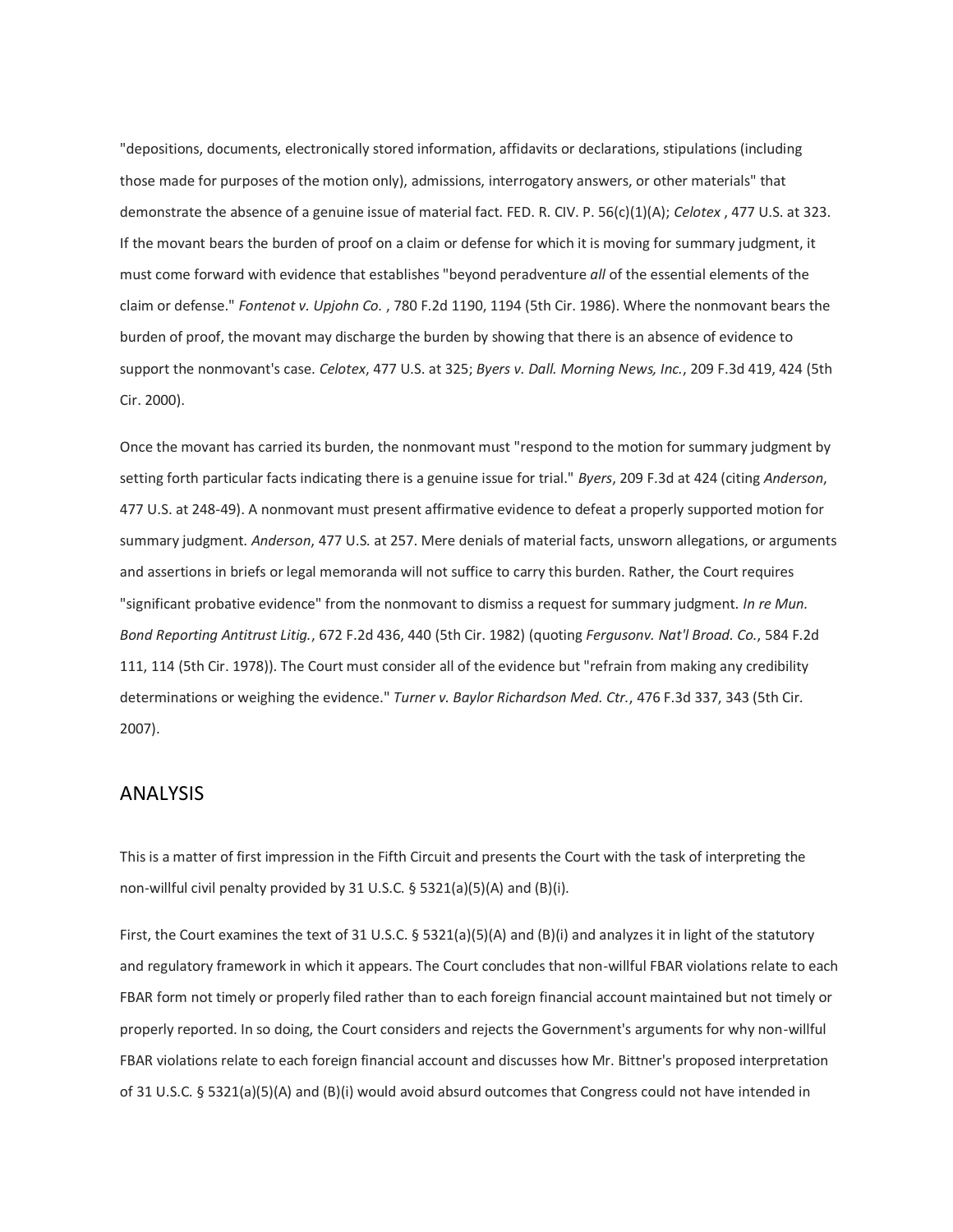passing the non-willful FBAR provision.

Second, the Court looks at the parties' arguments respecting the rule of lenity. While the Court is apprehensive about whether the rule of lenity applies here, it concludes that, to the extent the rule of lenity does apply, it would tend to support Mr. Bittner's proposed interpretation of 31 U.S.C. § 5321(a)(5)(A) and (B)(i).

Third, the Court examines the most factually analogous case to the present action-*United States v. Boyd*-and respectfully declines to follow its reasoning and outcome.

Fourth, the Court rejects as moot Mr. Bittner's Eighth Amendment challenge.

Fifth, and finally, the Court concludes that there is no genuine issue of material fact as to whether the non-willful civil penalties assessed against Mr. Bittner are excused under the reasonable cause exception and enters judgment as a matter of law in the Government's favor.

### I. 31 U.S.C. § 5321(a)(5)(A) and (B)(i)

In cases involving construction of a statute, the Court begins its analysis with the text itself. *Watt v. Alaska*, 451 U.S. 259, 265 (1981). That said, when interpreting statutory text, the Court does not read statutory provisions in isolation; rather, it is a "fundamental canon of statutory construction that the words of a statute must be read in their context and with a view to their place in the overall statutory scheme." *Util. Air Regulatory Grp. v. E.P.A.*, 573 U.S. 302, 320 (2014). The Court will therefore analyze the statutory and regulatory framework as a whole and then examine the meaning of the statutory provisions "with a view to their place" in that framework. *See id.*

Subparagraph (A) of the statute begins by providing that "[t]he Secretary of the Treasury may impose a civil money penalty on any person who violates, or causes any violation of, any provision of section 5314." 31 U.S.C. § 5321(a)(5)(A). The following subsection then provides that "the amount of any civil penalty imposed under subparagraph (A) shall not exceed \$10,000." 31 U.S.C. § 5321(a)(5)(B)(i). Thus, the statute provides for a singular civil money penalty, capped at \$10,000, that attaches to each violation of § 5314. The question then becomes: What constitutes a "violation" within the meaning of the statute?

As the Supreme Court recognized in *Shultz*, "the [BSA's] civil and criminal penalties attach only upon violation of regulations promulgated by the Secretary; if the Secretary were to do nothing, the Act itself would impose no penalties on anyone." 416 U.S. at 26. It is therefore violations of the Secretary of the Treasury's implementing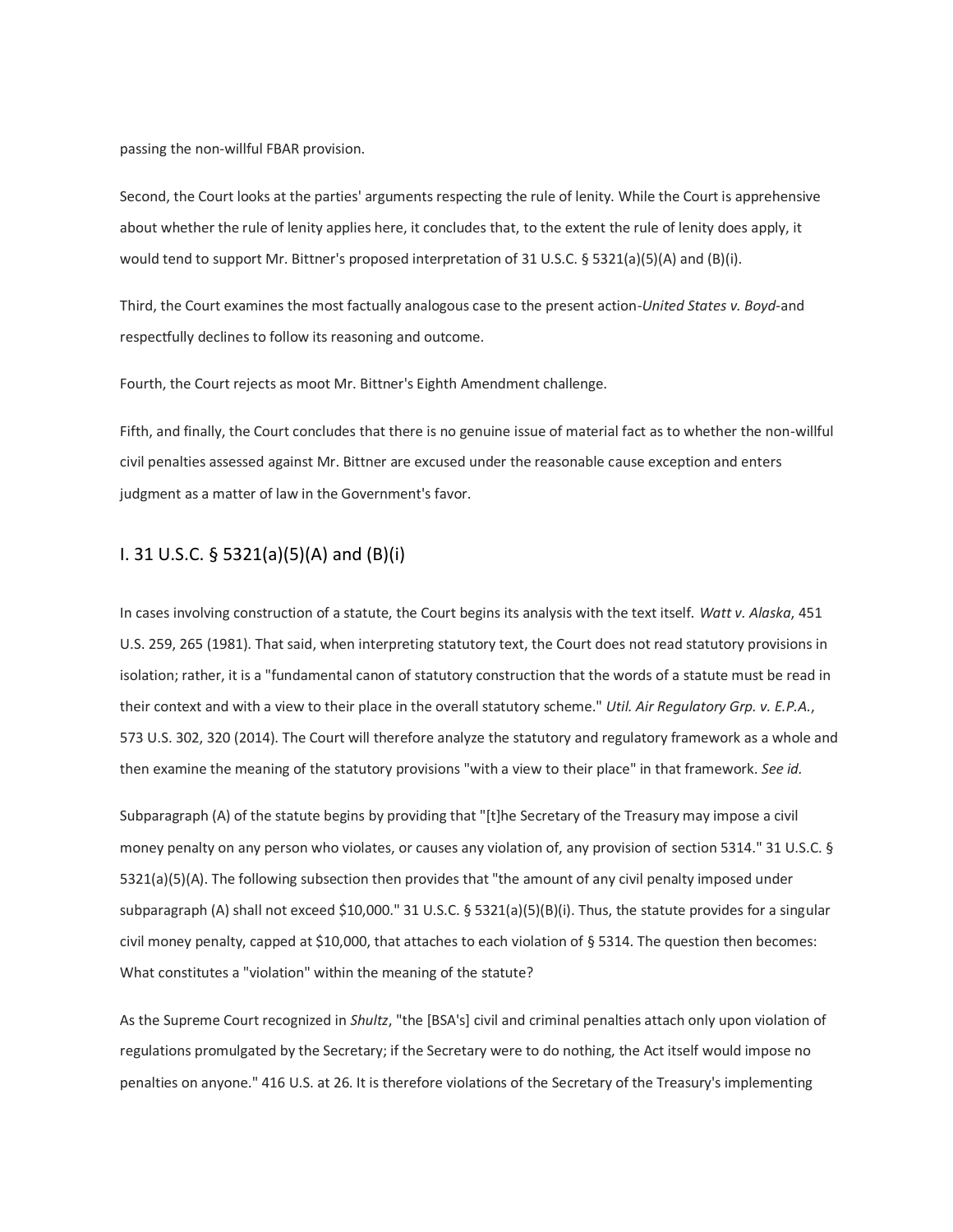regulations to which § 5321(a)(5)'s civil penalties attach. Those regulations provide that "[t]he form prescribed under section 5314 is the [FBAR], or any successor form," and that such form must be filed "on or before June 30 of each calendar year with respect to foreign financial accounts exceeding \$10,000 maintained during the previous calendar year." 31 C.F.R. §§ 1010.350(a), .306. Accordingly, it is the failure to file an annual FBAR that is the violation contemplated and that triggers the civil penalty provisions of § 5321.

Up to this point, the parties agree. They disagree, however, about whether an FBAR reporting deficiency constitutes a *single* violation, or whether each foreign financial account not properly or timely reported on an FBAR constitutes a *separate* reporting violation. In other words, they disagree about whether the number of "violations" that occur when an account holder commits an FBAR reporting deficiency varies with the number of accounts maintained by that account holder that were not properly reported. To resolve this disagreement, the Court looks to § 5321(a)(5)(A) and (B)(i) in conjunction with the rest of the statute's text-particularly, the willfulness provision and reasonable cause exception.

The willfulness provision provides a penalty for willful FBAR violations in an amount equal to the greater of \$100,000 or 50 percent of either "the amount of the transaction" or "the balance in the account at the time of the violation." 31 U.S.C. § 5321(a)(5)(D)(i)-(ii). More specifically, when an account holder's violation involves a willful "failure to report the existence of an account or any identifying information required to be provided with respect to an account," the penalty may relate to the balance in that account at the time of the violation. *Id.* Thus, Congress clearly knew how to make FBAR penalties account specific-it did so, in no uncertain terms, for willful violations. And the willfulness provision was part of the statutory scheme well before Congress amended the BSA in 2004 to add the non-willfulness provision. Congress therefore had a template for how to relate an FBAR reporting penalty to specific financial accounts, and the fact that it did not do so for non-willful violations is persuasive evidence that it intended for the non- willful penalties not to relate to specific accounts. *See Hamdan v. Rumsfeld*, 548 U.S. 557, 578 (2006) ("A familiar principle of statutory construction ... is that a negative inference may be drawn from the exclusion of language from one statutory provision that is included in other provisions of the same statute."); *see also Russello v. United States*, 464 U.S. 16, 23 (1983) (quoting *United States v. Wong Kim Bo*, 472 F.2d 720, 722 (5th Cir. 1972)) ("[W]here Congress includes particular language in one section of a statute but omits it in another section of the same Act, it is generally presumed that Congress acts intentionally and purposely in the disparate inclusion or exclusion.").

The same goes for the reasonable cause exception. Under the reasonable cause exception - § 5321(a)(5)(B)(ii)-an individual who commits a non-willful FBAR violation is not assessed a civil penalty if that violation was due to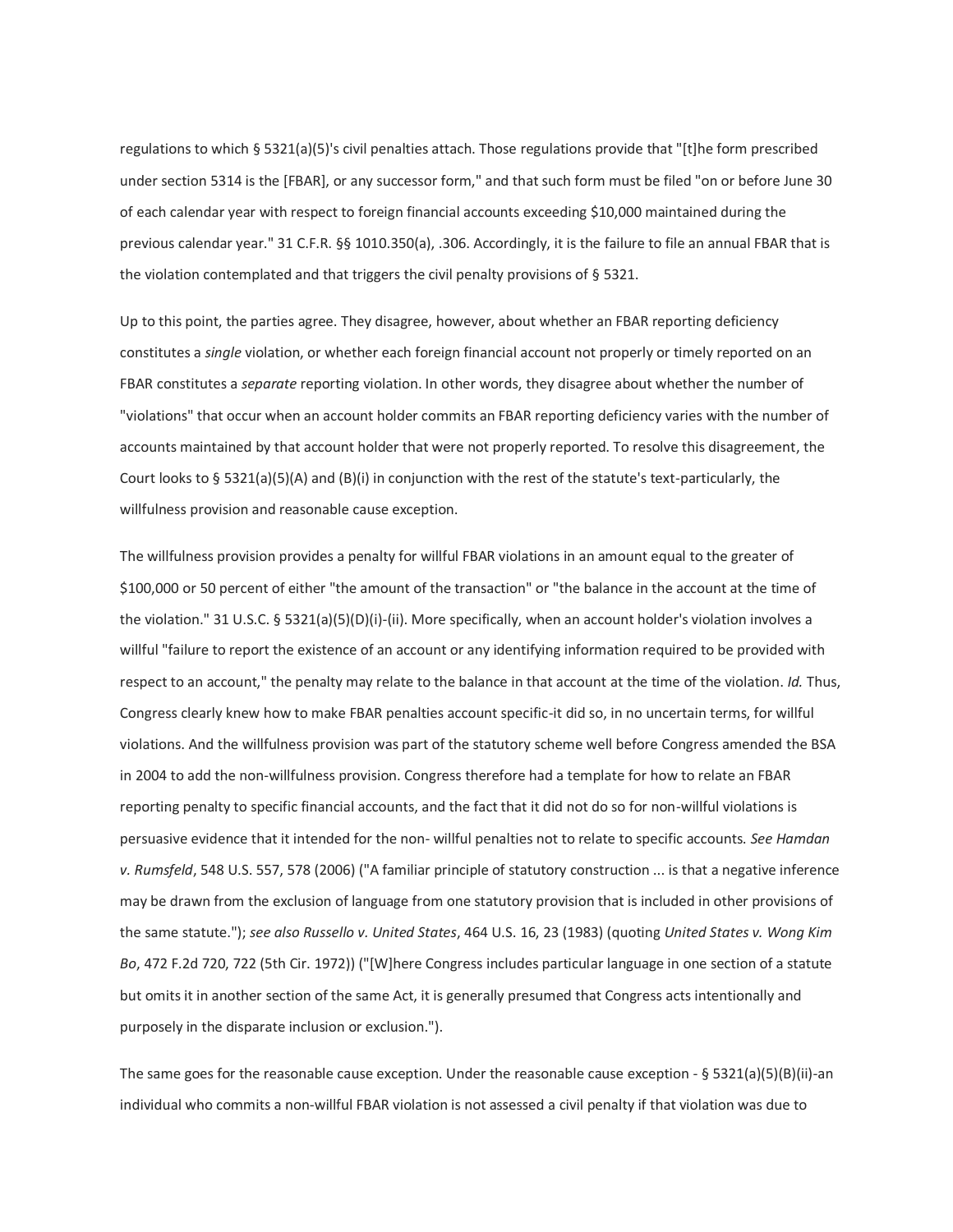reasonable cause and "the amount of the transaction or the balance in the account at the time of the transaction was properly reported." 31 U.S.C. § 5321(a)(5)(B)(ii)(I)-(II). Congress therefore related the reasonable cause exception to "balance in the account" and could have done the same when defining the non-willful FBAR violation and penalty. But it did not. Tellingly, Congress passed the non-willful civil penalty provision- § 5321(a)(5)(B)(i)-and the reasonable cause exception *together.* They are part of the exact same statutory scheme, passed by the exact same Congress at the exact same time. Congress knew what it was doing when it drafted the non-willful civil penalty without any reference to "account" or "balance in the account," and the Court will presume that Congress acted intentionally in doing so.

That the penalty for a "violation" within the meaning of § 5321(a)(5)(A) relates to the FBAR form, rather than to each individual account maintained, makes sense in light of the overall statutory and regulatory scheme. First, and most generally, the BSA is a reporting statute that aims to "avoid burdening unreasonably a person making a transaction with a foreign financial agency." 31 C.F.R. § 5314(a). For this reason, individuals who are required to file an FBAR are obligated to file *only one* report per year. It stands to reason that a "violation" of the statute would attach directly to the obligation that the statute creates-the filing of a single report-rather than attaching to each individual foreign financial account maintained. A closer look at the FBAR form confirms this reasoning.

The instructions on the FBAR form make clear that no FBAR is required if an individual's aggregate foreign account balance does not exceed \$10,000. (Dkt. #28, Exhibit 6) ("No report is required if the aggregate value of the accounts did not exceed \$10,000."). Regardless of whether an individual maintains 5, 25, or 500 accounts, the aggregate balance must exceed \$10,000 to trigger the FBAR reporting obligation. Absent some directive from Congress indicating otherwise, it would make little sense to read § 5321(a)(5)(A) and (B)(i) to impose per-account penalties for non-willful FBAR violations when the number of foreign financial accounts an individual maintains has no bearing whatsoever on that individual's obligation to file an FBAR in the first place.

The Government advances two primary arguments for why non-willful FBAR violations relate to specific financial accounts rather than to FBAR forms. First, the Government argues that, because the reasonable cause exception forgives the penalty for a non-willful FBAR violation and references the "balance in the account," the non-willful violation itself must relate to each account. That is, if the exception applies on an account-by-account basis, then the violation that the exception forgives must also apply on an account-by-account basis. While the Court recognizes this logic, it is unpersuaded. The Government has not provided any good reason for why the exception to a rule should somehow inform the calculation of the penalty for a violation of that rule. Here, Congress assesses a maximum \$10,000 fine for a non-willful violation-which is an account holder's non-willful failure to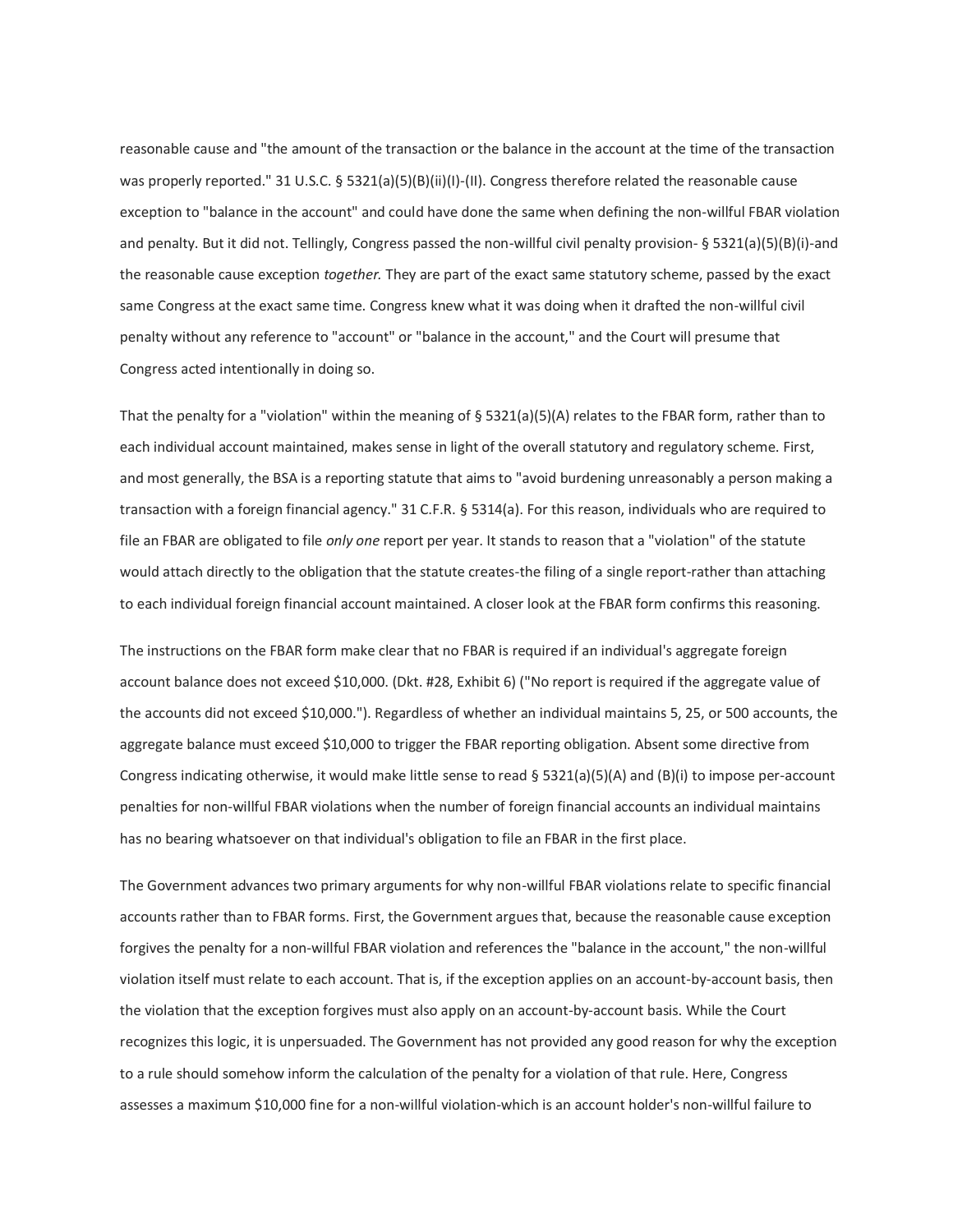submit her annual FBAR-while also providing a statutorily permissible excuse for noncompliance-the reasonable cause exception-that is completely independent from the violation itself. It does not follow that the *penalty* is calculated on an account-by-account basis just because Congress provided that a taxpayer's accurate reporting of the balance in her account(s) is a possible ground for *excusing* that penalty. Congress can forgive non-willful FBAR violations any way it likes-even in ways that have nothing to do with the underlying violation. And *why* Congress elected to forgive non-willful FBAR violations in the particular way it did is not the issue before this Court; any attempt by this Court to comment on why the reasonable cause exception mentions "balance in the account" while the penalty provision does not would be pure conjecture.  $4$ 

The Government also argues that, because the penalty for willful violations simply modifies the penalty for non-willful violations, the underlying violation must also be the same. And because "the willful variant of the penalty is assessed with reference to each account," the non-willful variant of the penalty should also be understood to relate to each account (Dkt. #29). The Court acknowledges that the willful and non-willful variants of the penalty are connected, but the problem with this argument is it overlooks the fact that Congress may have had perfectly good reasons for choosing to compute the penalty for willful violations different from the penalty for non-willful violations. Indeed, willful violators pose a fundamentally different obstacle to the Government's ability to monitor foreign financial transactions than non-willful violators do, and perhaps Congress drafted the provisions with different language to reflect those differences.<sup>5</sup> Ultimately, the most the Court can safely do is rely on the plain language that appears in the statute; because the penalty for willful violations includes explicit reference to "the existence of an account" and "the balance in the account" while the penalty for non-willful violations does not, the Court can infer that Congress intended the penalty for willful violations to relate to specific accounts and the penalty for non-willful violations not to.

Another virtue of adopting Mr. Bittner's proposed interpretation of § 5321(a)(5)(A) and (B)(i) is that it would avoid absurd outcomes that Congress could not have intended in drafting the statute. Consider a few examples. First, imagine two similarly situated individuals who each maintain \$1 million per year in various foreign financial accounts. The first individual maintains two (2) accounts, each with \$500,000; the second individual, wanting to avoid the risks of keeping too much of her money tied up in the same place, maintains twenty (20) accounts, each with \$50,000. Suppose each individual non-willfully fails to file an FBAR in a certain year, but after realizing her misstep, files a late FBAR properly reporting her foreign financial accounts. Under the Government's interpretation of § 5321(a)(5)(A) and (B)(i), the first individual would be assessed up to \$20,000 in civil penalties, and the second individual would be assessed up to \$200,000 in civil penalties. But nothing in the plain language of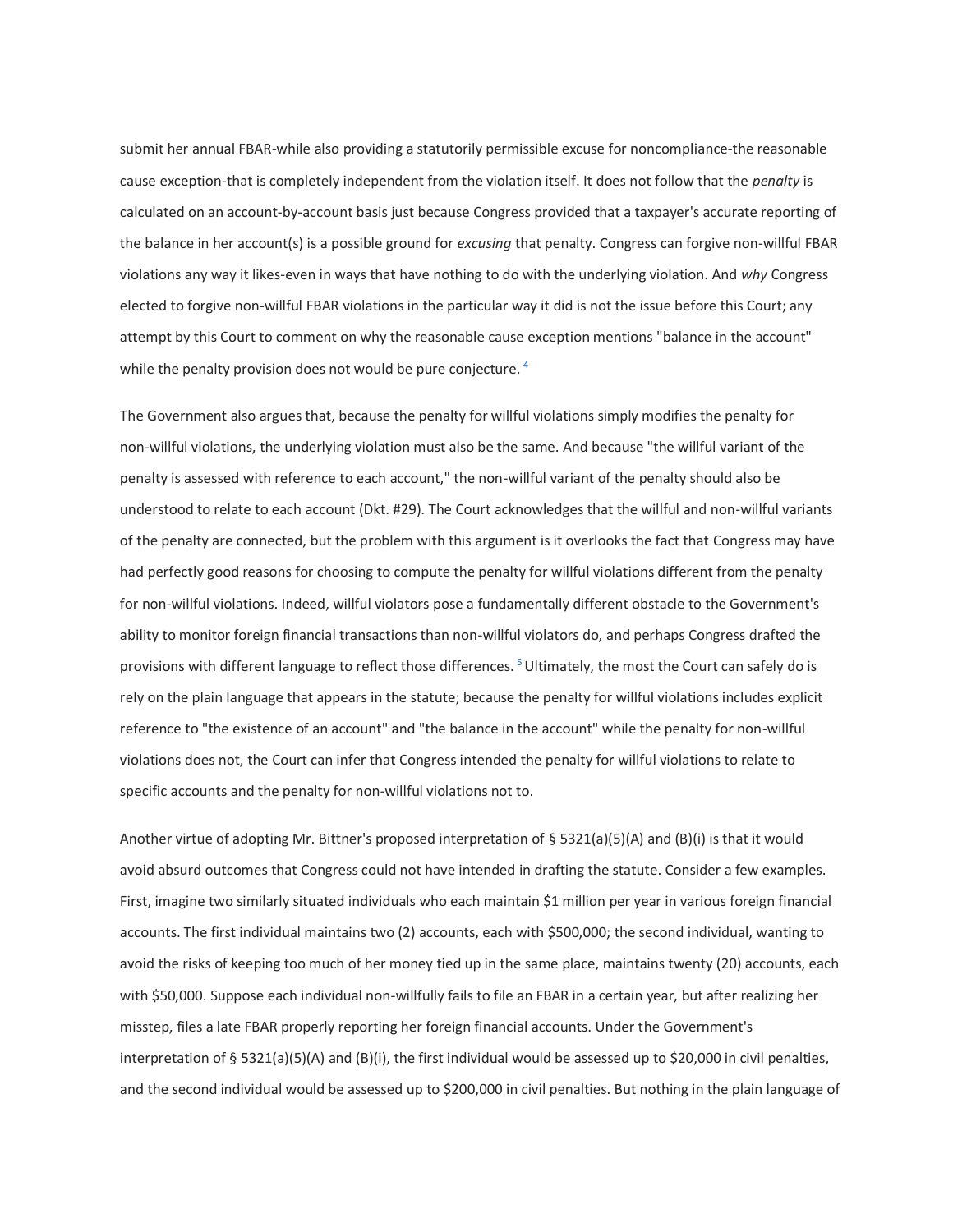the statute or in Congress' declaration of purpose indicates that Congress intended to treat those two individuals differently. Indeed, Congress' purpose was to "require certain reports or records where they have a high degree of usefulness in ... tax[] or regulatory investigations or proceedings," and each equally failed to provide that report to Congress; as such, it would be odd not to penalize them equally. 31 U.S.C. § 5311.

The natural retort to this hypothetical, and one the Government makes in its motion, is to argue that it would be absurd to treat someone who fails to list just one or two foreign accounts per year the same as someone who fails to list twenty. The Government reasons that "hidden foreign accounts increase[] the costs of an investigation and the potential damage to the government in lost tax revenue. Thus, making the penalty vary by the number of undisclosed accounts satisfies the remedial purpose" (Dkt. #29).

While the Government's concern is legitimate, it is overstated. In the first place, the Court does not see any connection between the *number* of foreign financial accounts unreported and lost tax revenue. Whether an individual holds \$1 million in taxable income in one foreign account or ten foreign accounts makes no difference-as far as this Court is aware-as to how much she owes the IRS in taxes. \$1 million in taxable income is \$1 million in taxable income, no matter how you slice it.  $6$  Second, while the Court recognizes that there may be higher costs associated with investigating twenty accounts as compared to investigating two, the Court is not persuaded that this carries the day for the Government. For starters, while investigation costs are a significant concern, that concern is simply not strong enough to compel the Court to read into § 5321(a)(5)(A) and (B)(i) a word that is not there. Moreover, the statutory and regulatory scheme effectively limits the costs that would be associated with investigating the account records of non-willful violators. Individuals with an interest in fewer than twenty-five (25) foreign accounts are required to provide account-specific information to the Government on the FBAR form itself. And for those with an interest in twenty-five (25) or more foreign accounts, while they need not provide account-specific information on the FBAR itself, the Secretary of the Treasury's implementing regulations place the burden of production of account-specific information on the account holder, requiring them to "provide detailed information concerning each account *when so requested* by the Secretary or his delegate." 31 C.F.R. § 1010.350(g)(1) (emphasis added). Thus, while the Court recognizes that concern over investigation costs is legitimate, the Court is not persuaded that concern over those costs should change its analysis of the statute's meaning.<sup>7</sup>

Now consider a second example, which Mr. Bittner brought to the Court's attention in his motion. Imagine two individuals, each with interests in twenty (20) foreign financial accounts. Suppose the first individual maintained an aggregate foreign financial account balance of \$180,000 in a certain year and *willfully* failed to file an FBAR.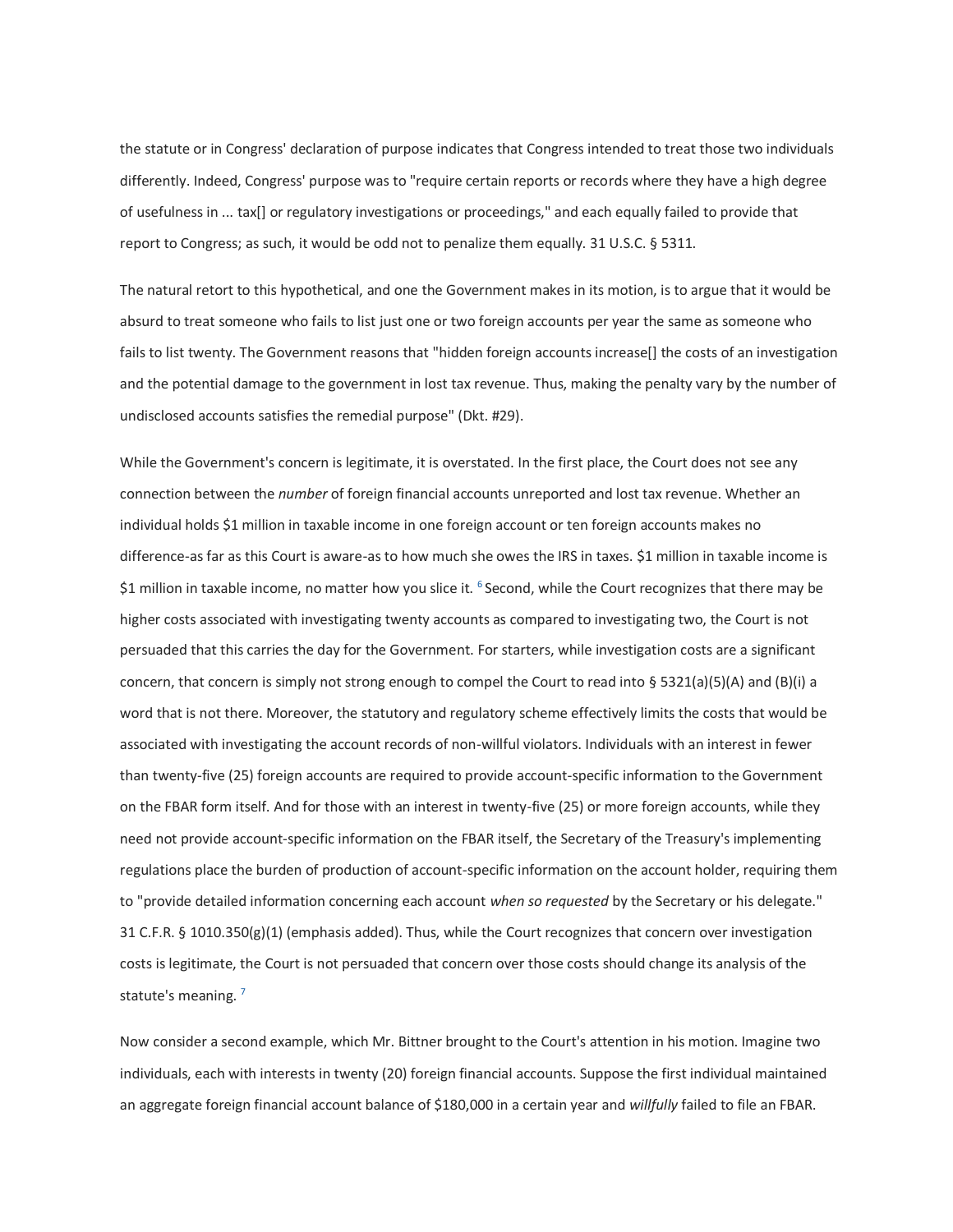And suppose a second individual maintained an aggregate foreign financial account balance of \$100,000 in that same year and *non-willfully* failed to file an FBAR. Pursuant to § 5321(a)(5)(C) and (D), the first individual would be subject to a \$100,000 penalty. But the second individual-the non-willful violator-would be subject to up to \$200,000 in penalties under the Government's interpretation of § 5321(a)(5)(A) and (B)(i). And this, despite having acted non-willfully and having *less* money in foreign financial accounts than the willful violator. That kind of outcome cannot be what Congress intended in passing § 5321(a)(5)(A) and (B)(i).

The Court is persuaded that non-willful FBAR reporting deficiencies constitute a single violation within the meaning of § 5321(a)(5)(A) and (B)(i) and carry a maximum annual \$10,000 civil money penalty, irrespective of the number of foreign financial accounts maintained. This interpretation of the non-willful civil penalty is consistent with the plain language of the BSA when considered in view of the overall statutory and regulatory scheme, advances Congress' and the Secretary of the Treasury's stated purposes, and avoids absurd outcomes that would result if the non-willful civil penalty related to specific financial accounts.

#### II. The Rule of Lenity

Mr. Bittner also argues that the rule of lenity supports his position. Specifically, he argues that, because the BSA imposes penalties, the rule of lenity dictates that any ambiguities in the statute should be resolved in his favor. The Government responds by arguing that the rule of lenity is inapplicable here because, after careful review of the statute's text and structure, there is no ambiguity.

The rule of lenity is a principle of statutory construction that "applies primarily to the interpretation of criminal statutes." *Kasten v. Saint-Gobain Performance Plastics Corp.* , 563 U.S. 1, 16 (2011). It dictates that courts resolve ambiguities in criminal statutes in favor of defendants. *See Crandon v. United States*, 494 U.S. 152, 168 (1990). Although the paradigmatic application of the rule of lenity occurs in the context of criminal statutes, it can "apply when a statute with criminal sanctions is applied in a noncriminal context." *Id.* (citing *Leocal v. Ashcroft*, 543 U.S. 1, 11 n.8 (2004)). The rationale behind the rule of lenity is that "fair warning should be given to the world in language that the common world will understand, of what the law intends to do if a certain line is passed." *Babbitt v. Sweet Home Chapter of Cmtys. for a Great Or.*, 515 U.S. 687, 704 n.18 (1995) (first quoting *United States v. Bass*, 404 U.S. 336, 347-350 (1971); then quoting *McBoylev. United States*, 283 U.S. 25, 27 (1931)). In other words, courts are to interpret statutes with civil and criminal applications consistently so that defendants have fair notice as to what conduct the statute prohibits.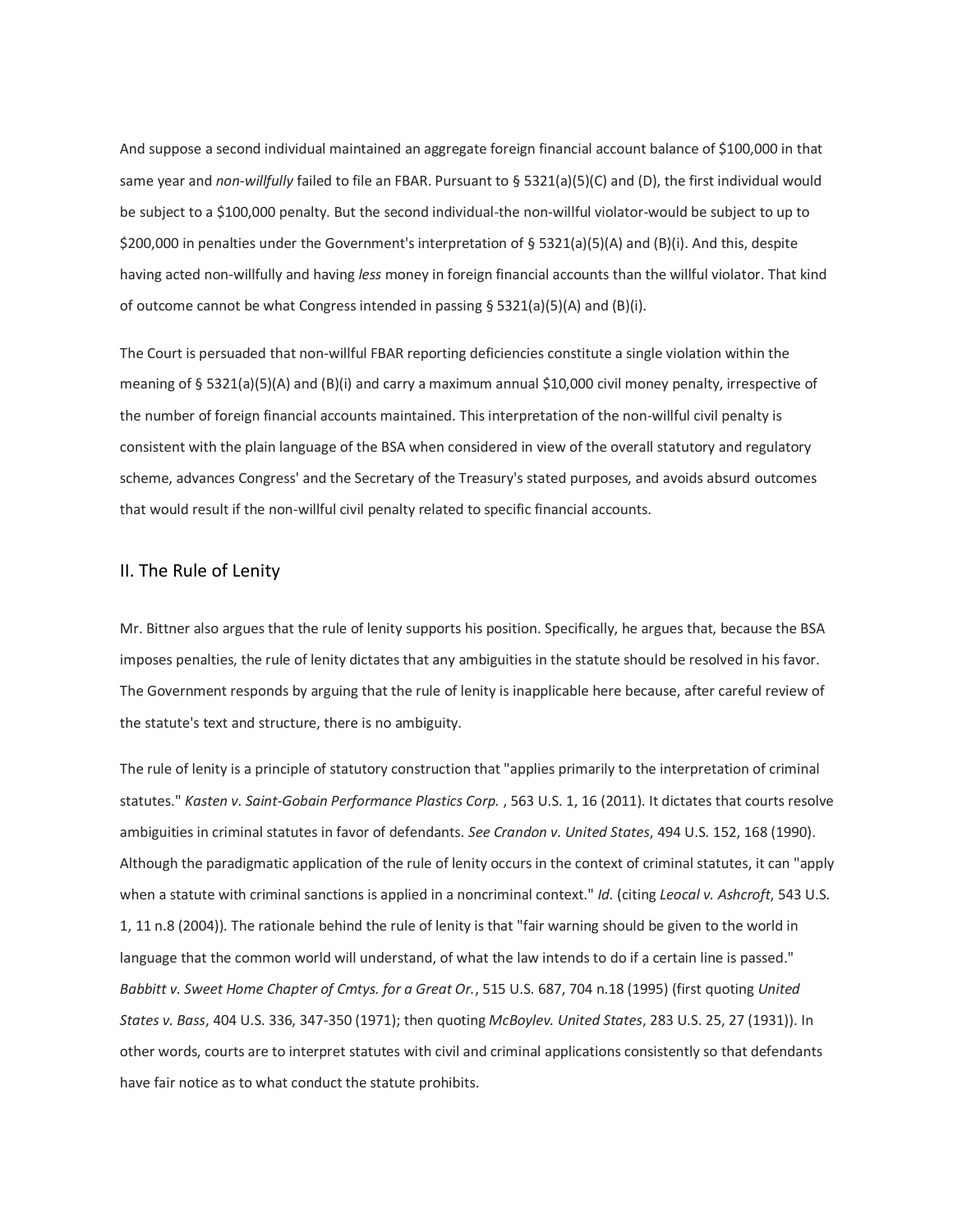At the outset, the Court is dubious as to whether the non-willful civil penalty in the BSA is even the *kind* of statutory provision to which the rule of lenity applies. To be sure, the BSA does provide criminal penalties. *See* 31 U.S.C. § 5322. Those criminal penalties, however, apply only to violators who acted willfully, *see* 31 U.S.C. § 5322(a)-(b), and the civil penalty at issue here, of course, is the non-willful civil penalty. Thus, the culpability level required to trigger the BSA's criminal penalty-willfulness-is not present here. It would be an easier call if the Court were interpreting the BSA's willful civil penalty-in that case, the culpability levels of the criminal and civil penalties would "match," and the rule of lenity would ensure consistent interpretation of the criminal and civil penalties. But because there is no criminal analog to the non-willful civil penalty-that is, a criminal penalty enforceable upon a showing of only non-willfulness-the Court is apprehensive about employing the rule of lenity as a tool of statutory construction here.

That said, to the extent that the BSA is the kind of statute to which the rule of lenity applies, there is another hurdle to overcome. "[T]he rule of lenity only applies if, after considering text, structure, history, and purpose, there remains a grievous ambiguity or uncertainty in the statute such that the Court must simply guess as to what Congress intended." *Barber v. Thomas*, 560 U.S. 474, 486-88 (2010) (citation and internal quotation marks omitted). Courts "do not resort to the rule of lenity every time a difficult issue of statutory interpretation arises." *Joffe v. Google, Inc.*, 746 F.3d 920, 935 (9th Cir. 2013). Rather, "[o]nly where 'the language or history of [the statute] is uncertain' after looking to 'the particular statutory language, ... the design of the statute as a whole and to its object and policy,' does the rule of lenity serve to give further guidance." *Maracich v. Spears*, 570 U.S. 48, 76 (2013) (quoting *Crandon*, 494 U.S. at 158).

Here, the Court can do much better than "simply guess as to what Congress intended." *See Barber*, 560 U.S. at 486-88. As discussed, supra, the text, structure, and purpose of the statute unambiguously point to the conclusion that the non-willful civil penalty applies per FBAR reporting violation rather than per account. So, the best the Government could do here is advance a reasonable alternative interpretation of the statute, in which case the rule of lenity would counsel in favor of adopting Mr. Bittner's position. Accordingly, to the extent the rule of lenity is applicable in this context, it supports Mr. Bittner's proposed interpretation of the non-willful civil penalty.

One final note on this point. The Court is aware of cases that, without referencing explicitly the rule of lenity, stand for the general proposition that tax statutes imposing penalties are to be strictly construed. For example, in *Commissioner v. Acker*, the Supreme Court stated: "We are here concerned with a taxing Act which imposes a penalty. The law is settled that 'penal statutes are to be construed strictly,' and that one 'is not to be subjected to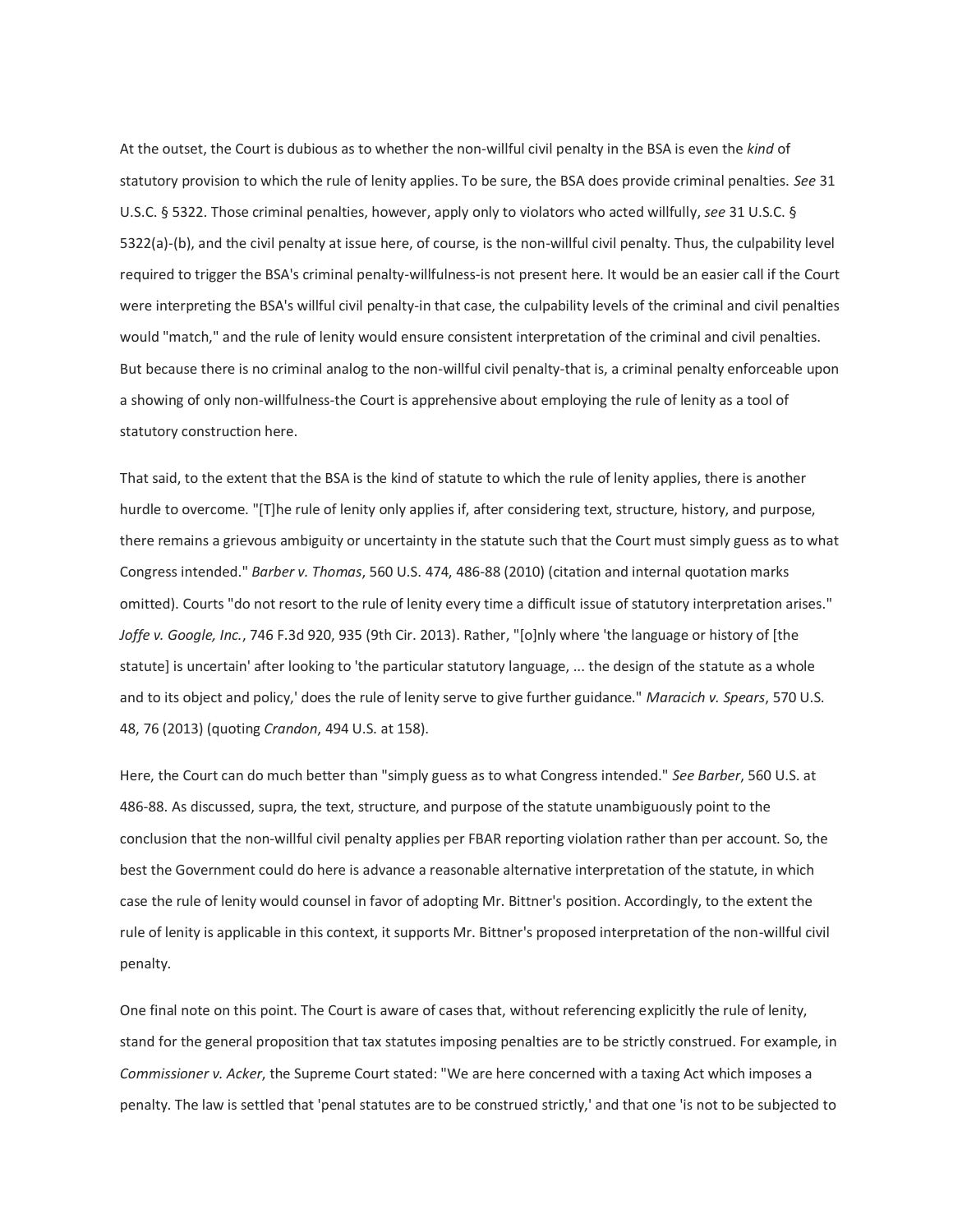a penalty unless the words of the statute plainly impose it.'" 361 U.S. 87, 91 [4 AFTR 2d 5778] (1959) (quoting *Fed. Commc'ns Comm'n v. Am. Broad. Co.*, 347 U.S. 284, 296 and *Keppel v. Tiffin Sav. Bank*, 197 U.S. 356, 362 (1905)); *see also Bradley v. United States*, 817 F.2d 1400, 1402-03 [59 AFTR 2d 87-1162] (9th Cir. 1987) ("A tax provision which imposes a penalty is to be construed strictly; a penalty cannot be assessed unless the words of the provision plainly impose it.").

This principle is not dispositive on the issue here; the Court is of the opinion that the statute is unambiguous and therefore need not appeal either to the rule of lenity or to the general notion that tax penalties are to be strictly construed in order to reach its conclusion. But if such a principle were at play here, it would further support the Court's conclusion that § 5321(a)(5)(A) and (B)(i) should be interpreted to impose the non-willful civil penalty on a per-FBAR, rather than per- account, basis.

#### III. United States v. Boyd

The Government's last remaining hope is for the Court to find persuasive the reasoning and outcome in *United States v. Boyd*, which presents the most analogous case to the present action. No. CV 18-803-MWF, 2019 WL 1976472 [123 AFTR 2d 2019-1651] (C.D. Cal. Apr. 23, 2019)<sup>8</sup> It does not. But because it is the case that the parties brief in the most detail, the Court will examine it thoroughly.

In *Boyd*, the IRS assessed the defendant thirteen (13) separate FBAR penalties after it determined that she had non-willfully failed to report her financial interest in fourteen (14) foreign financial accounts. *Id.* at \*1-2. In so doing, the IRS considered each account not listed on a timely filed FBAR as a separate violation. *Id.*

The Government filed suit to reduce its penalty assessment to judgment, and the defendant disputed the amount of non-willful civil penalties assessed against her. The issue there was the same as it is here: Does the non-willful FBAR penalty relate to each annual FBAR not properly or timely filed, or each foreign financial account maintained but not properly or timely reported on that FBAR? Much like here, the Government argued that per-account FBAR penalties were proper and, for support, pointed to the language of the reasonable cause exception and the fact that "Congress selected the singular forms of 'account' and 'balance,' indicating that a violation relates to one, and only one account." *Id.* at \*4. The defendant argued that, had Congress intended the non-willful civil penalty to relate to each foreign financial account, it would have specified as much in the statute's text.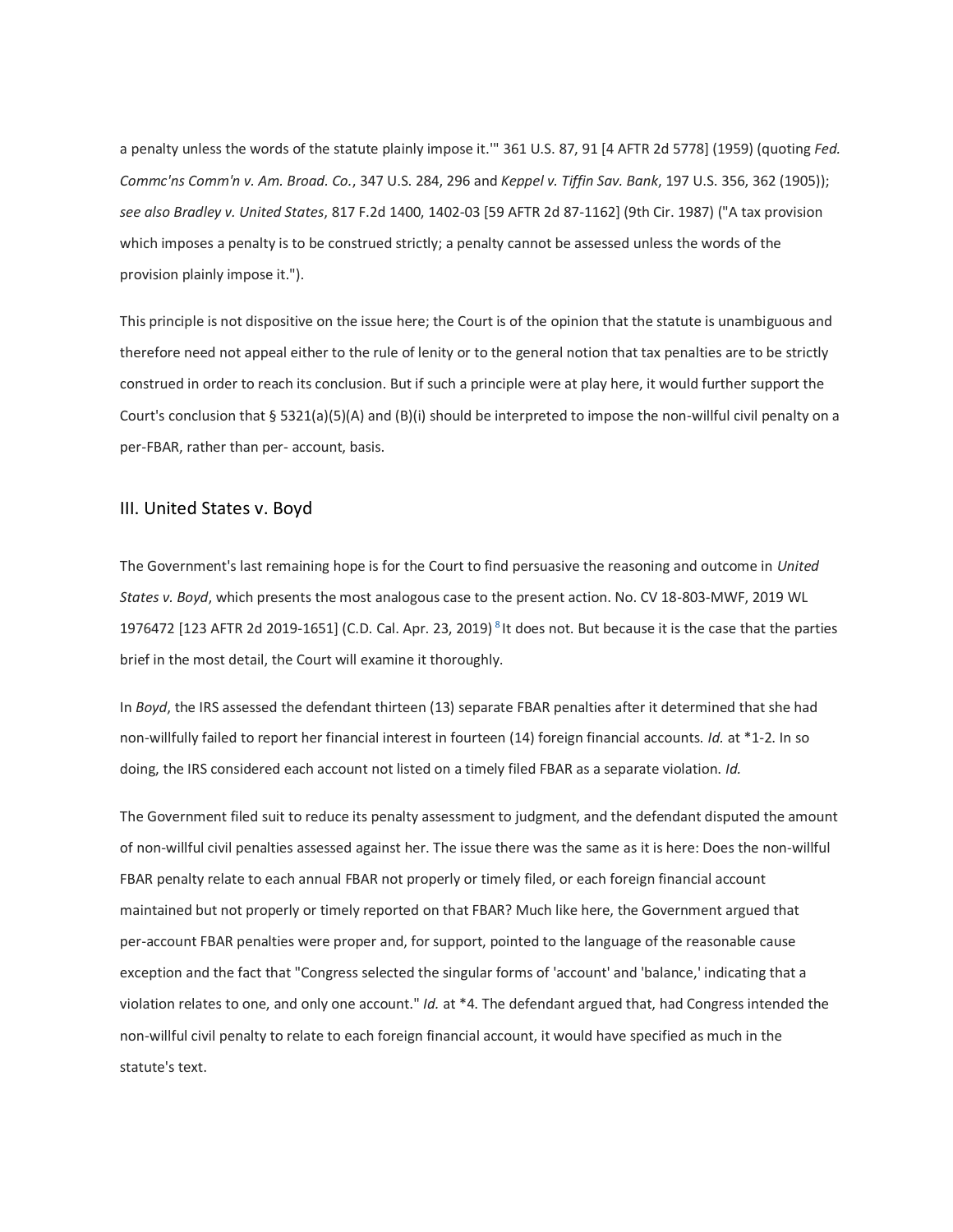The *Boyd* court, without any explanation, held that "given the relevant language the Government highlights above, the Court determines that the Government has advanced the more reasonable explanation." *Id.* The *Boyd* court did not elaborate on *why* the Government's interpretation was the more reasonable one, which is quite unfortunate, as this Court is evaluating the same arguments here as the parties made in *Boyd.*

It goes without saying that the outcome in *Boyd* is not binding precedent on this Court. But beyond that, the Court respectfully disagrees with the reasoning and outcome in *Boyd.* As the Court has already discussed, supra, the language of the reasonable cause exception is not a sound basis for reading a word into the penalty provision that is not there. Congress knew how to use the word "account," as it did so elsewhere in the statute. Its inclusion in certain provisions and its exclusion elsewhere must have meaning, but the Government's proposed interpretation, and the *Boyd* court's acceptance of that interpretation, require this Court to ignore that meaning.

The Court is weary of creating conflicts with its sister district courts-even those in other circuits. It is particularly hesitant to do so when interpreting a federal statute, which theoretically should have uniform meaning nationwide. But the *Boyd* court's analysis fails to provide adequate guidance as to how it reached the conclusion it did. After a careful analysis of the statute's text and purpose, the Court is left with no choice but to respectfully disagree with the outcome in *Boyd* and reach the opposite conclusion. <sup>9</sup>

The Government further claims that, in addition to *Boyd*, there are other cases that have held that § 5321(a)(5)(A) and (B)(i)'s non-willful civil penalty provision relates to each foreign financial account maintained. *See* (Dkt. #42) (citing *United States v. Ott* , No. 18-cv-12174, 2019 WL 3714491 [124 AFTR 2d 2019-5460] (E.D. Mich. Aug. 7, 2019) and *United States v. Gardner*, No. 2:18-cv-03536-CAS- E, 2019 WL 1767120 [123 AFTR 2d 2019-1612] (C.D. Cal. Apr. 22, 2019)). But this is misleading. The courts in *Ott* and *Gardner* each were presented only with the question whether the penalties for the defendant's non- willful FBAR violations were excused under the reasonable cause exception. The *Ott* and *Gardner* courts took for granted that the penalties assessed by the IRS-which were computed on a per account, rather than per form basis-were proper. Because the question presented here was not before the court in either *Ott* or *Gardner* , neither case helps this Court in interpreting § 5321(a)(5)(A) and (B)(i).

To conclude, Congress used the word "account" or "accounts" over one hundred (100) times throughout the BSA. But remarkably, it omitted any mention of "account" or "accounts" in § 5321(a)(5)(A) and (B)(i). At the end of the day, the Court will not insert words into statutes that are not there. *E.E.O.C. v. Abercrombie & Fitch Stores, Inc.* , 135 S. Ct. 2028, 2033 (2015) ("The problem with this approach is the one that inheres in most incorrect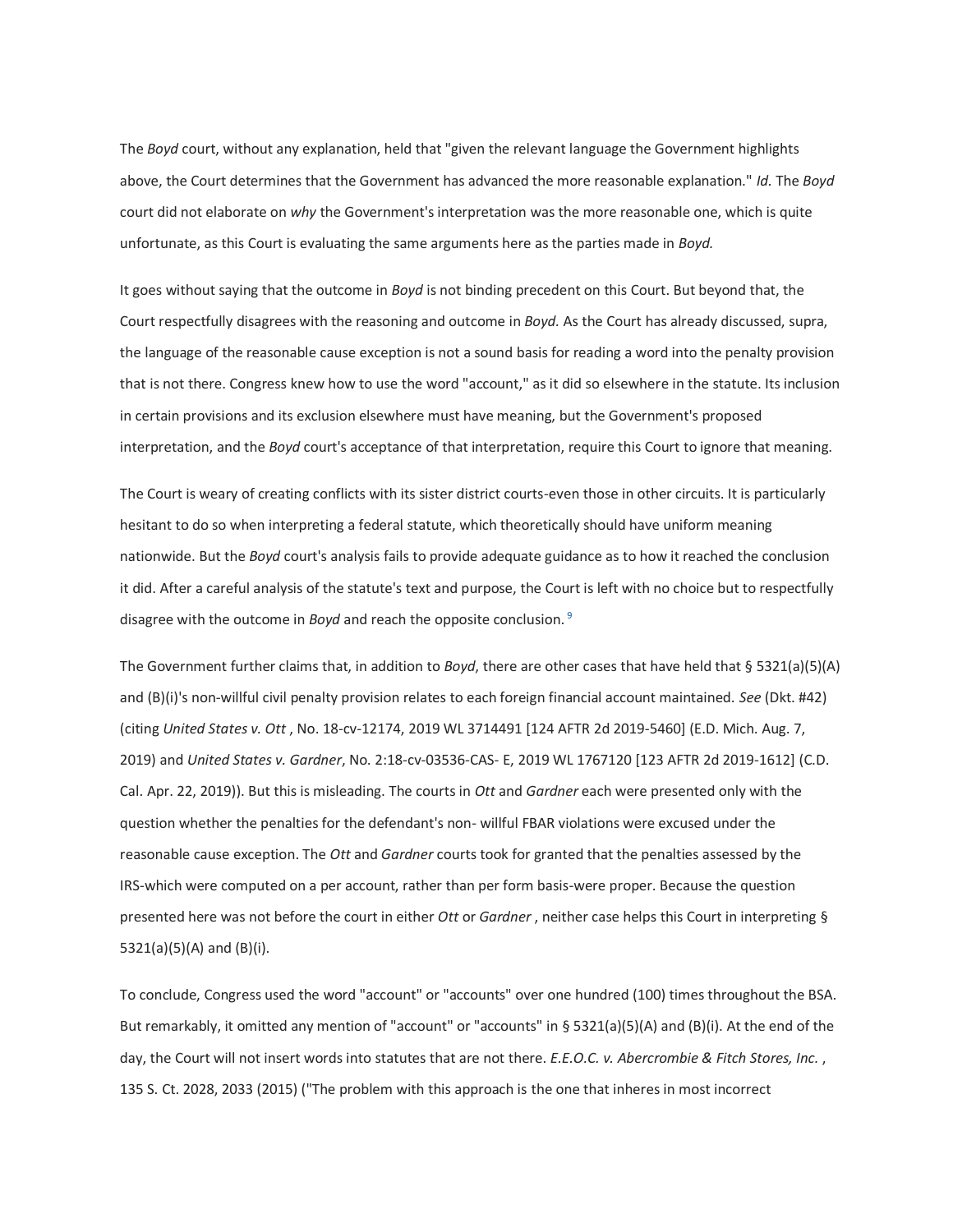interpretations of statutes: It asks us to add words to the law to produce what is thought to be a desirable result. That is Congress's province. We construe [a statute's] silence as exactly that: silence."); *62 Cases, More or Less, Each Containing Six Jars of Jam v. United States*, 340 U.S. 593, 596 (1951) ("After all, Congress expresses its purpose by words. It is for us to ascertain-neither to add nor to subtract, neither to delete nor to distort."); *see also King v. Burwell*, 135 S. Ct. 2480, 2505 [115 AFTR 2d 2015-2203] (2015) (Scalia, J., dissenting) (quoting *Pavelic & LeFlore v. Marvel Entertainment Group, Div. of Cadence Indus. Corp.*, 493 U.S. 120, 126 (1989)) ("They made Congress, not this Court, responsible for both making laws and mending them. This Court holds only the judicial power-the power to pronounce the law as Congress has enacted it.... We must always remember, therefore, that '[o]ur task is to apply the text, not to improve upon it.'"). Congress knew how to make the non-willful FBAR penalty vary with the number of foreign financial accounts maintained, but it did not do so. That is the end of the road.

Non-willful FBAR penalties apply on a per form, rather than per account basis. Mr. Bittner is therefore obligated to pay a maximum \$10,000 penalty for each year he non-willfully failed to timely or properly file an FBAR.

#### IV. Eighth Amendment

Mr. Bittner argues that the penalties assessed him by the IRS-totaling just shy of \$3 million for his numerous non-willful FBAR violations-constitute an "excessive fine" in violation of the Eighth Amendment to the United States Constitution (Dkt. #47 at p. 16).

The Court's understanding of Mr. Bittner's argument on Eighth Amendment grounds is that it is premised on the Court finding the Government's \$3 million penalty assessment proper. In view of the Court's interpretation of the non-willful FBAR penalty, however, the Court need not address the merits of Mr. Bittner's Eighth Amendment argument, as it is now moot.

### V. Reasonable cause

Finally, the Government argues in its motion that Mr. Bittner's non-willful FBAR violations were not due to reasonable cause and seeks summary judgment as to the same. In his cross motion, Mr. Bittner claims-albeit in a one-sentence footnote-that there is a genuine issue of material fact as to whether he qualifies for the statutory exemption from the non-willful FBAR penalty.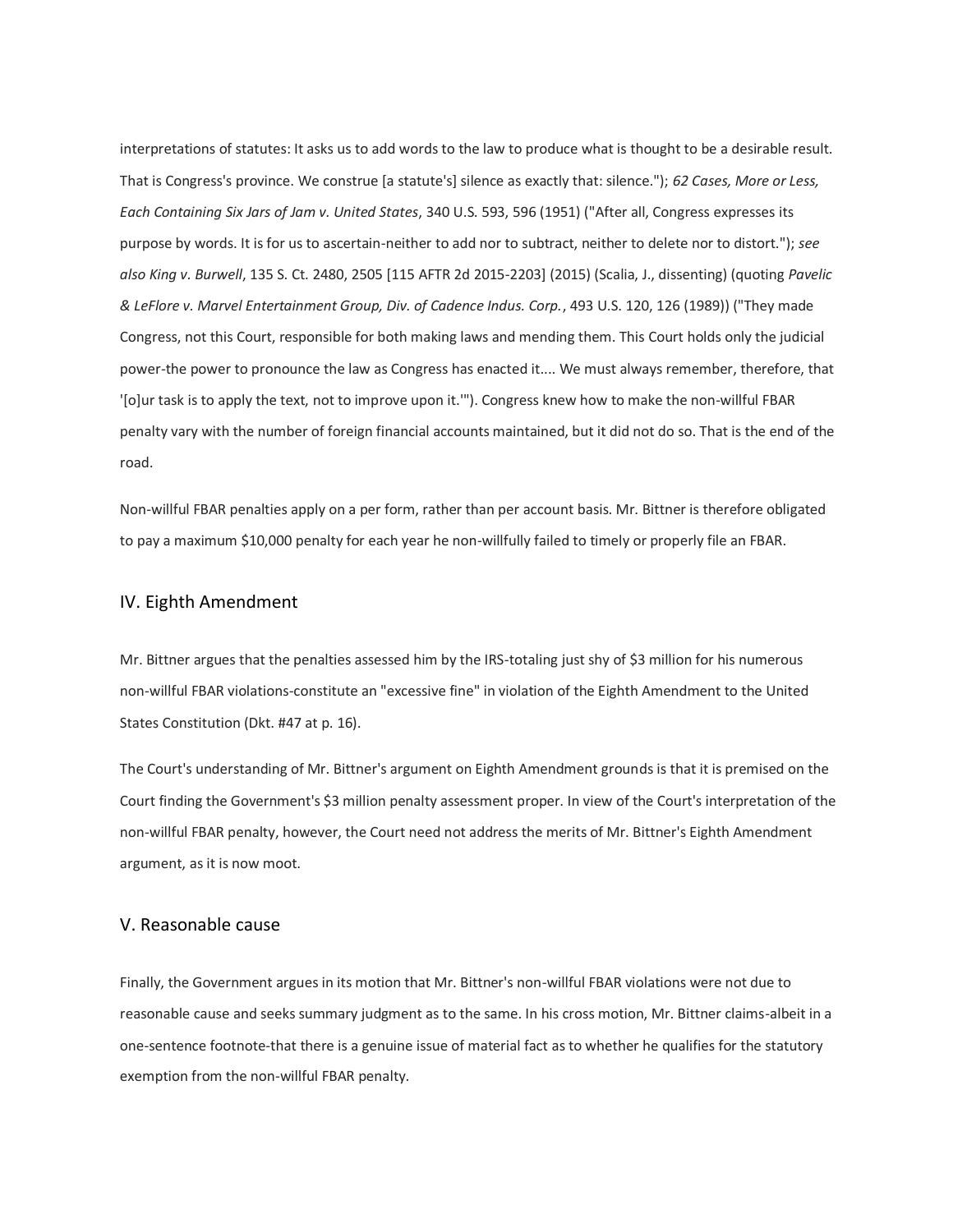Neither the BSA nor the Secretary of the Treasury's implementing regulations provide a definition of "reasonable cause" within the meaning of § 5321(a)(5)(B)(ii). Courts interpreting the reasonable cause exception have been resigned to look elsewhere for guidance as to what kind of conduct falls within its limits. *Ott* , 2019 WL 3714491 [124 AFTR 2d 2019-5460], at \*2; *Moore v. United States*, No. C13- 2063RAJ, 2015 WL 1510007 [115 AFTR 2d 2015-1375], at \*4 (W.D. Wash. Apr. 1, 2015); *Jarnagin v. United States* , 134 Fed. Cl. 368, 376 [120 AFTR 2d 2017-6683] (2017). In that vein, "reasonable cause" appears in other statutes governing taxes and tax-related penalties. *See, e.g.*, *Moore*, 2015 WL 1510007 [115 AFTR 2d 2015-1375], at \*4 (citing 26 U.S.C. §§ 6664(c)(1), 6677(d), and 6651(a)(1)); *see also Bragdon v. Abbott* , 524 U.S. 624, 631 (1998) ("Congress' repetition of a well-established term carries the implication that Congress intended the term to be construed in accordance with pre-existing regulatory interpretations.")

In *Congdon v. United States*, the Court interpreted a reasonable cause exception that was similar to the reasonable cause exception in § 5321(a)(5)(B)(ii) and applied the following standard:

Reasonable cause is based on all the facts and circumstances in each situation and allows the IRS to provide relief from a penalty that would otherwise be assessed. Reasonable cause relief is generally granted *when the taxpayer exercises ordinary business care and prudence in determining their tax obligations* but nevertheless is unable to comply with those obligations.

*Congdon v. United States*, No. 4:09-CV-289, 2011 WL 3880524 [108 AFTR 2d 2011-6340], at \*2-3 (E.D. Tex. Aug. 11, 2011), *report and recommendation adopted*, No. 4:09-CV-289, 2011 WL 3880564 [108 AFTR 2d 2011-6343] (E.D. Tex. Aug. 31, 2011) (citing I.R.M. 20.1.1.3.1(1)) (emphasis added).  $^{10}$  The elements that must be present to constitute reasonable cause are a question of law, but whether those elements are present in a given situation is a question of fact." *Id.* (citing *N.Y. Guangdong Fin., Inc., v. Comm'r*, 588 F.3d 889, 896 [104 AFTR 2d 2009-7492] (5th Cir. 2009). Thus, "to demonstrate reasonable cause, [Mr. Bittner] must show that he exercised ordinary business care and prudence." *Id.*; *United States v. Boyle*, 469 U.S. 241, 249 [55 AFTR 2d 85-1535] n.8 (1985).

In his pleadings and motions, Mr. Bittner's main argument for why he qualifies under the reasonable cause exception essentially boils down to: "I didn't know I had to file an FBAR." Taken alone, however, this argument fails on its face. As a general rule, ignorance of the law is no excuse. *United States v. Int'l Minerals & Chem. Corp.*, 402 U.S. 558, 562 (1971). Thus, Mr. Bittner does not qualify automatically for the reasonable cause safe harbor merely by claiming that he "had never heard of FBAR forms, much less that as a naturalized U.S. citizen living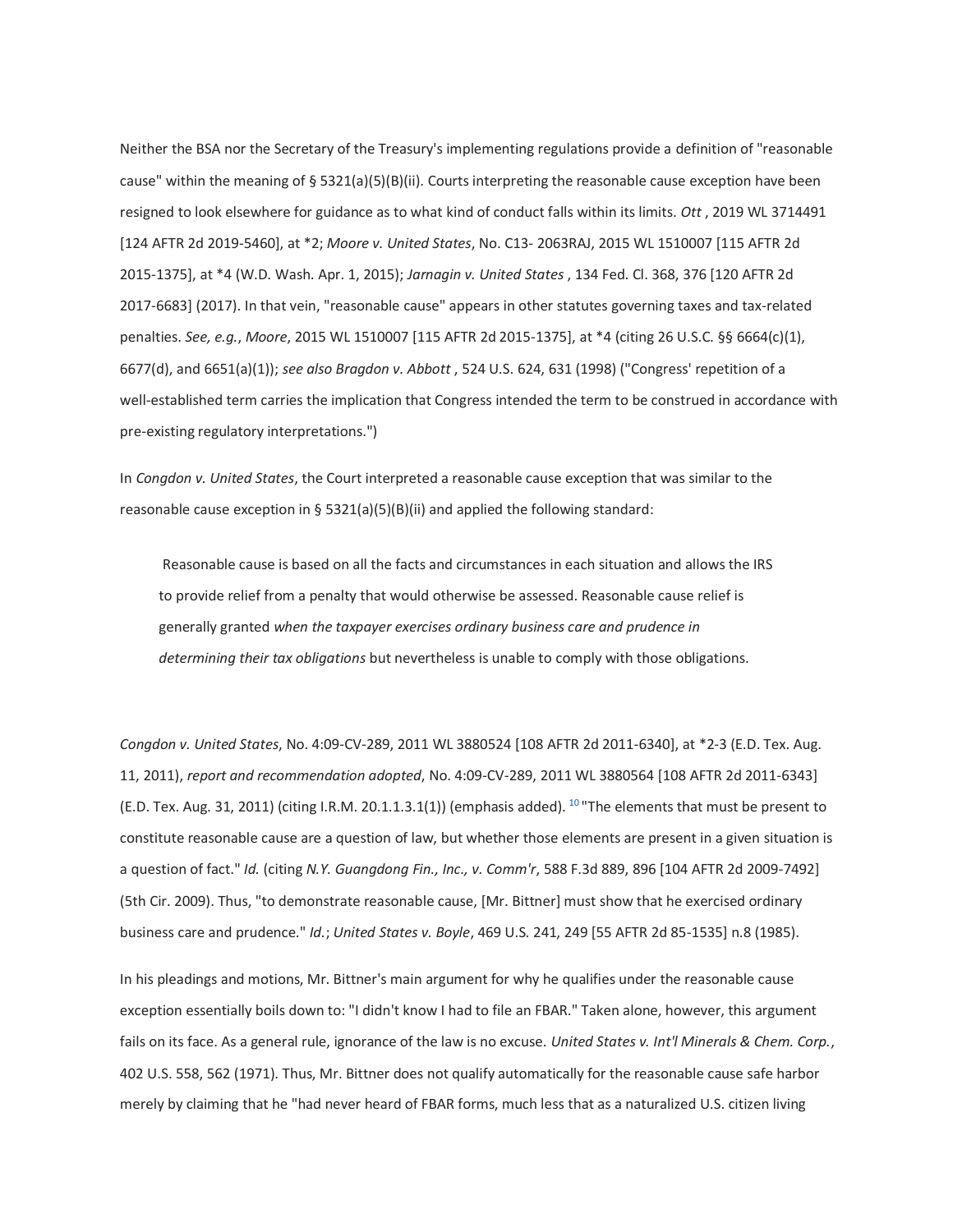abroad he was required to file them" (Dkt. #28).

Mr. Bittner presses on, however, arguing in his sur-reply that other factors made his non- willful FBAR violations reasonable. He claims that because he was educated outside of the United States; had no instruction or education in accounting, tax law, or finances; had no close contact with the United States during the relevant period; and took prompt steps to correct his mistake after learning of his compliance failure, there is a genuine issue of material fact as to the applicability of the reasonable cause exception (Dkt. #61). For support, he points to this Court's decision in *Congdon.* There, the Court stated the following:

Ignorance of the law, in and of itself, does not constitute reasonable cause. However, reasonable cause may be established if the taxpayer shows ignorance of the law in conjunction with other facts and circumstances. Some factors to be considered include the following: the taxpayer's education, if the taxpayer has been previously subject to the tax, if the taxpayer has been penalized before, if there were recent changes in the tax forms or law which a taxpayer could not reasonably be expected to know, and the level of complexity of a tax or compliance issue. Generally, the most important factor in determining whether the taxpayer has reasonable cause and acted in good faith is the extent of the taxpayer's effort to report the proper tax liability.

*Congdon*, 2011 WL 3880524 [108 AFTR 2d 2011-6340], at \*3 (internal citations omitted).

Mr. Bittner's reliance on *Congdon* is misplaced; the factual circumstances in *Congdon* are distinguishable from those here. In *Congdon* , the Court concluded that there was a "genuine dispute regarding whether Plaintiff acted with ordinary business care and prudence" based on the plaintiff having argued that he "spent a reasonable time and effort preparing Form 5471, [] included all income and expenses of the foreign corporation on his tax return (Form 1040), [] paid the correct and appropriate tax, and [] spent over 200 hours each year collecting information." *Id.* In other words, there was a genuine dispute as to whether the plaintiff had acted in good faith by making an effort to report his proper tax liability. Here, there is no dispute as to whether Mr. Bittner made a similar effort-he *admitted* that he "did not take affirmative steps to learn about" his FBAR reporting obligations (Dkt. #61). The *Congdon* plaintiff spent 200 hours attempting to comply with his legal obligations; Mr. Bittner spent zero hours attempting to do so much as learn about his. The two individuals are not comparable.

Mr. Bittner then argues that his FBAR violations are excused under the reasonable cause exception because, after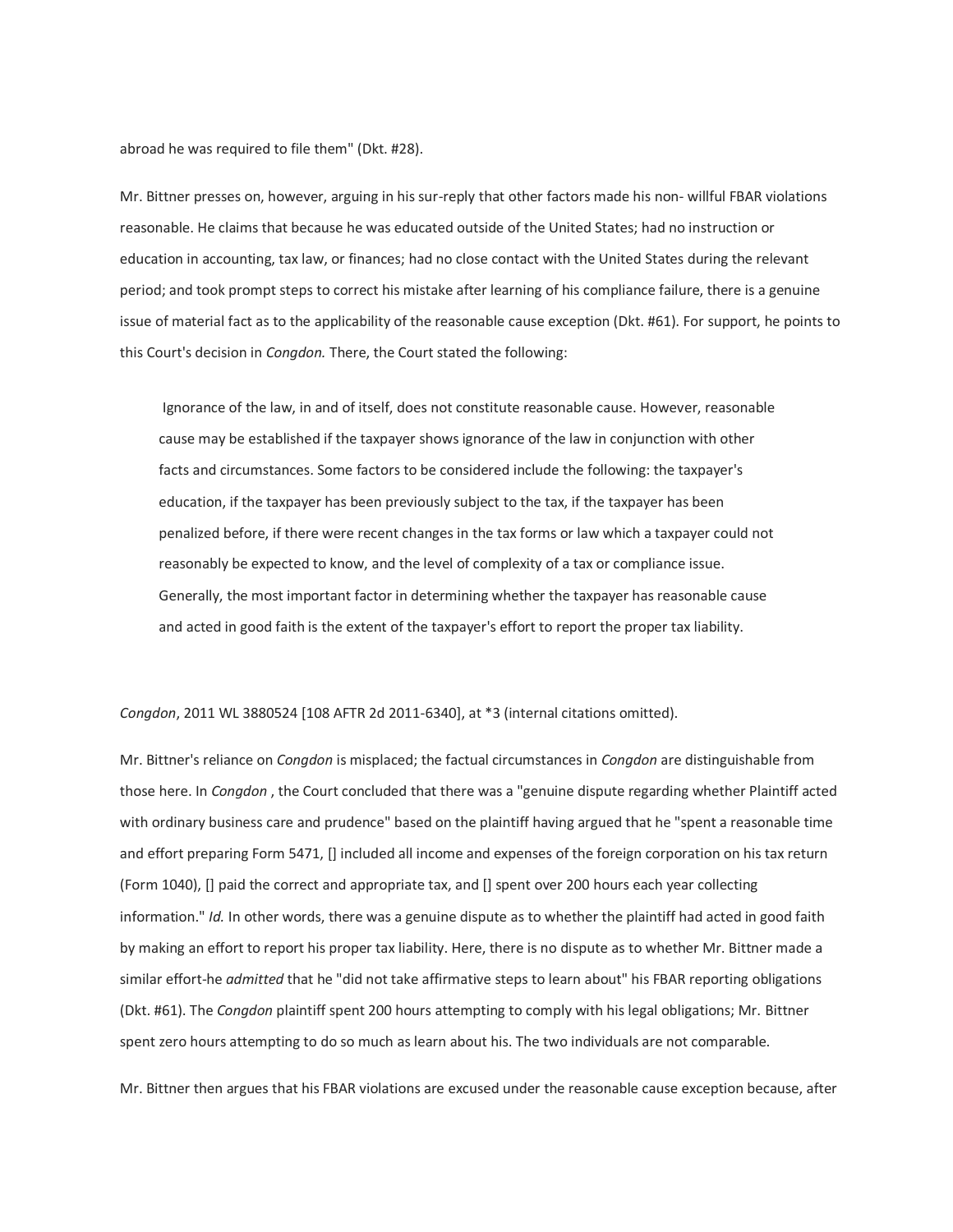returning to the United States, he sought the advice of a CPA-Mr. Beckley-through whom he learned about his FBAR obligations and attempted to remedy his past violations. But that was not until 2012-sixteen (16) years after he was first required to file an FBAR. It would be one thing if Mr. Bittner sought the advice of a CPA at the outset and reasonably relied on the CPA's advice, even if that advice later turned out to be misguided. But that is not what happened. Mr. Bittner "has not shown that [he] took any steps to learn whether [he] was required to report [his] foreign financial accounts." *See Ott*, 2019 WL 371449, at \*2. And he cannot now, sixteen (16) years later, argue that his failure to do so was somehow reasonable.

And in any event, "reliance on ... the advice of a professional tax advisor or an appraiser does not necessarily demonstrate reasonable cause and good faith"; other outstanding circumstances are required to make a showing of reasonable reliance and good faith. *Id.* (quoting *Jarnagin* , 134 Fed. Cl. at 376). As discussed supra, Mr. Bittner did not make such a showing.  $11$ 

To be sure, the Court in *Congdon* also considered it significant that the plaintiff "had little to no instruction in the area of accounting, tax law, or finances." *Congdon*, 2011 WL 3880524 [108 AFTR 2d 2011-6340], at \*3. And apparently neither did Mr. Bittner. But Mr. Bittner was undoubtedly a sophisticated business professional, as demonstrated by his business and investment savvy. Moreover, Mr. Bittner was aware of at least some of his United States income tax obligations. Mr. Bittner cannot claim with a straight face that, as an American citizen generating millions of dollars in income abroad, he was so unaware that he might have United States reporting obligations that he did not even feel compelled to investigate the matter. *See Jarnagin* , 134 Fed. Cl. at 378 ("A reasonable person, particularly one with the sophistication, investments, and wealth of the [plaintiffs], would not have signed their income tax returns without reading them, would have identified the clear error committed by their accountants, *and would have sought advice regarding their obligation to file [an FBAR].*") (emphasis added). Accordingly, there is no genuine issue of material fact as to whether Mr. Bittner acted with ordinary business care and prudence so as to trigger the reasonable cause exception under  $\S$  5321(a)(5)(B)(ii).

### **CONCLUSION**

For the foregoing reasons, it is hereby ORDERED that Defendant Alexandru Bittner's Motion for Partial Summary Judgment (Dkt. #28) is GRANTED.

It is further ORDERED that United States' Motion for Partial Summary Judgment . (Dkt. #29) is GRANTED in part and DENIED in part. It is GRANTED only as to the Government's argument that Mr. Bittner's non-willful FBAR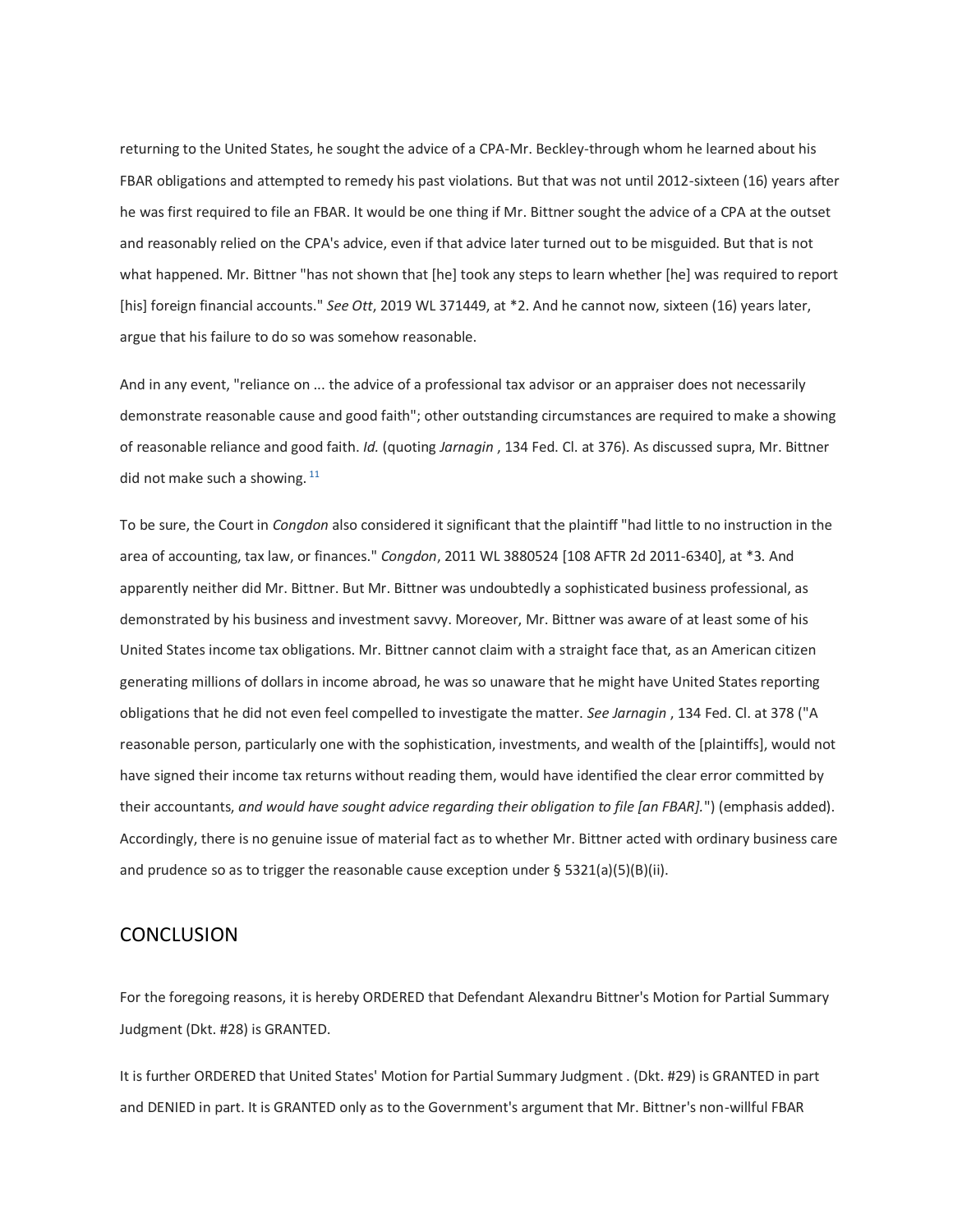violations were not due to reasonable cause. All other relief sought by the Government in its motion for partial summary judgment is DENIED.

SIGNED this 29th day of June, 2020.

AMOS L. MAZZANT

#### UNITED STATES DISTRICT JUDGE

<sup>1</sup>The FBAR used to be filed by mail via form TD 90-22.1. But now the form is FinCEN Form 114, which is submitted electronically.

 $2$ The Government's motion indicates that in September 2013, Mr. Bittner filed amended FBARs for the years 2006- 2010 (Dkt. #29 at p. 6).

<sup>3</sup> The IRS elected not to assess any FBAR penalties against Mr. Bittner for the years 1996-2006 (Dkt. #29 at p. 5).

<sup>4</sup> What the Government also fails to consider is that the reasonable cause exception does not necessarily apply on an account-by-account basis. An account holder may be entitled to invoke the reasonable cause exception to avoid paying the non-willful civil penalty by having shown reasonable cause and having properly reported "the amount of the transaction." *See* 31 U.S.C. § 5321(a)(5)(B)(ii)(II). Thus, it is not necessarily the case that the reasonable cause exception, and by extension the underlying non-willful FBAR violation, relate to specific financial accounts because they can instead relate to "transactions."

<sup>5</sup> For example, Congress specifically excluded the reasonable cause safe harbor from the willfulness provision.

 $6$  It is also worth noting that the Secretary of the Treasury's implementing regulations contain separate income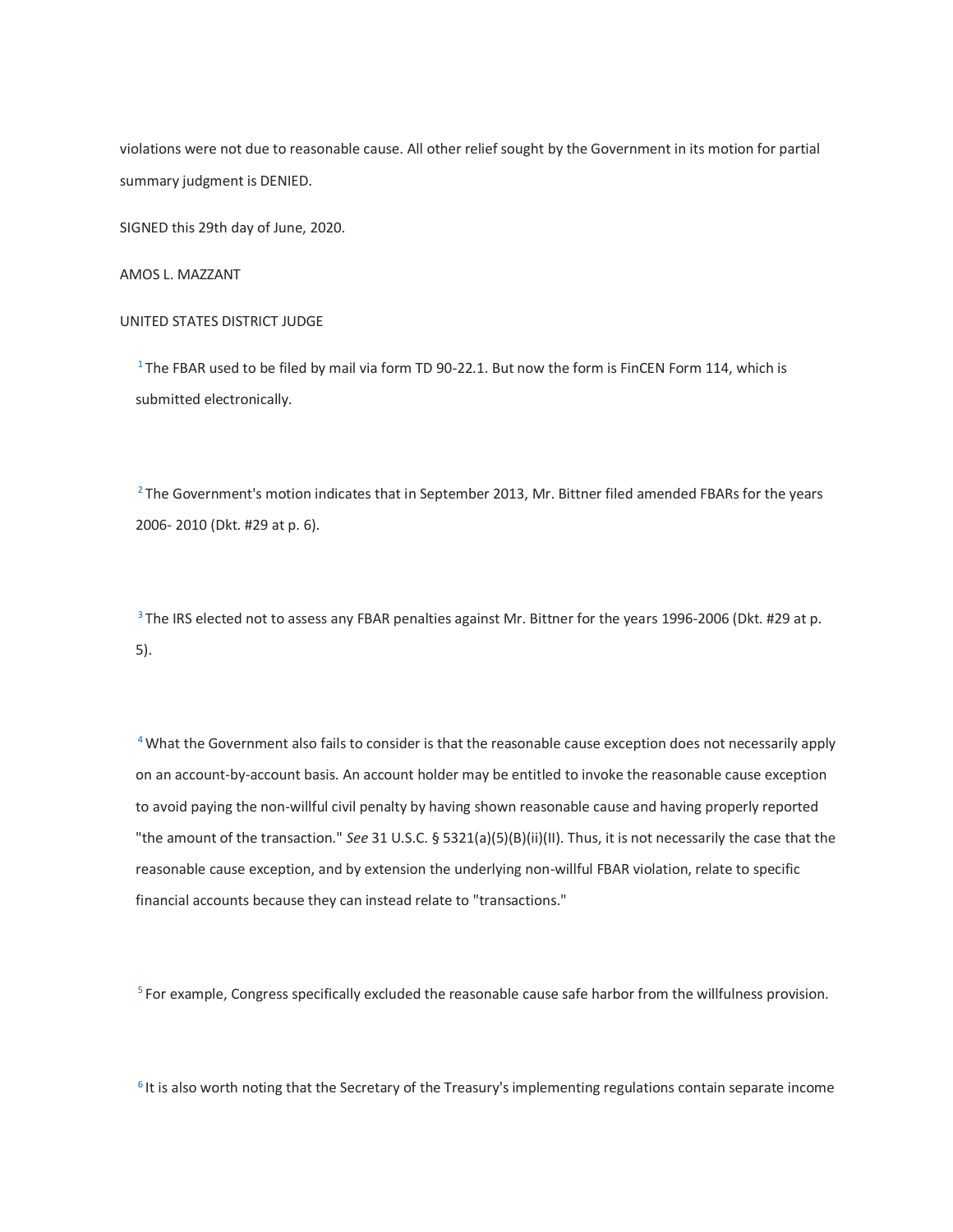tax reporting requirements that are independent of the FBAR reporting requirements. *See Shultz*, 416 U.S. at 37. It appears, therefore, that Congress contemplated the income tax ramifications relating to offshore/foreign financial accounts and addressed them in provisions separate from the FBAR-related provisions.

 $<sup>7</sup>$  Even more to this point, to the extent there is any concern whatsoever that an account holder may not</sup> produce the appropriate records upon request, thereby shifting the burden and costs of investigation to the Government, that concern is misplaced. Such conduct would risk transforming an otherwise non-willful violation into a willful violation, for which per-account penalties may apply.

<sup>8</sup>This case is on appeal to the United States Court of Appeals for the Ninth Circuit. *United States v. Boyd*, No. CV 18-803-MWF, 2019 WL 1976472 [123 AFTR 2d 2019-1651] (C.D. Cal. Apr. 23, 2019), *appeal docketed*, No. 19-55585 (9th Cir. May 22, 2019). It is currently set for oral argument on September 1, 2020.

<sup>9</sup>Although not dispositive of the outcome in *Boyd*, the *Boyd* court briefly addressed the rule of lenity in its opinion. Its discussion is as perplexing as it is brief. The *Boyd* court pointed out, without taking a position one way or another, that there is case law supporting "the argument that a rule of lenity should apply here." *Boyd*, 2019 WL 1976472 [123 AFTR 2d 2019-1651], at \*5. The *Boyd* court then went on to say:

But that does not decide the issue. Even if a rule of lenity applies, that only dictates that the Court should choose the more lenient of two reasonable interpretations. In light of the prominence of "transactions" and "accounts" in the language of section 5321, the Court determines that the statute contemplates that the relationship with each foreign financial account constitutes the non-willful FBAR violation.

*Id.* Even after assuming arguendo that the rule of lenity did apply, the *Boyd* court still adopted the Government's interpretation of § 5321(a)(5)(A) and (B)(i). As the Government's interpretation clearly is not the more lenient one, it follows that the *Boyd* court must have viewed Ms. Boyd's proposed interpretation as an *unreasonable* one. This outcome is difficult to justify-especially in view of the *Boyd* court's earlier statement that "the Court views section 5321 as somewhat unclear" and its citation to a secondary source standing for